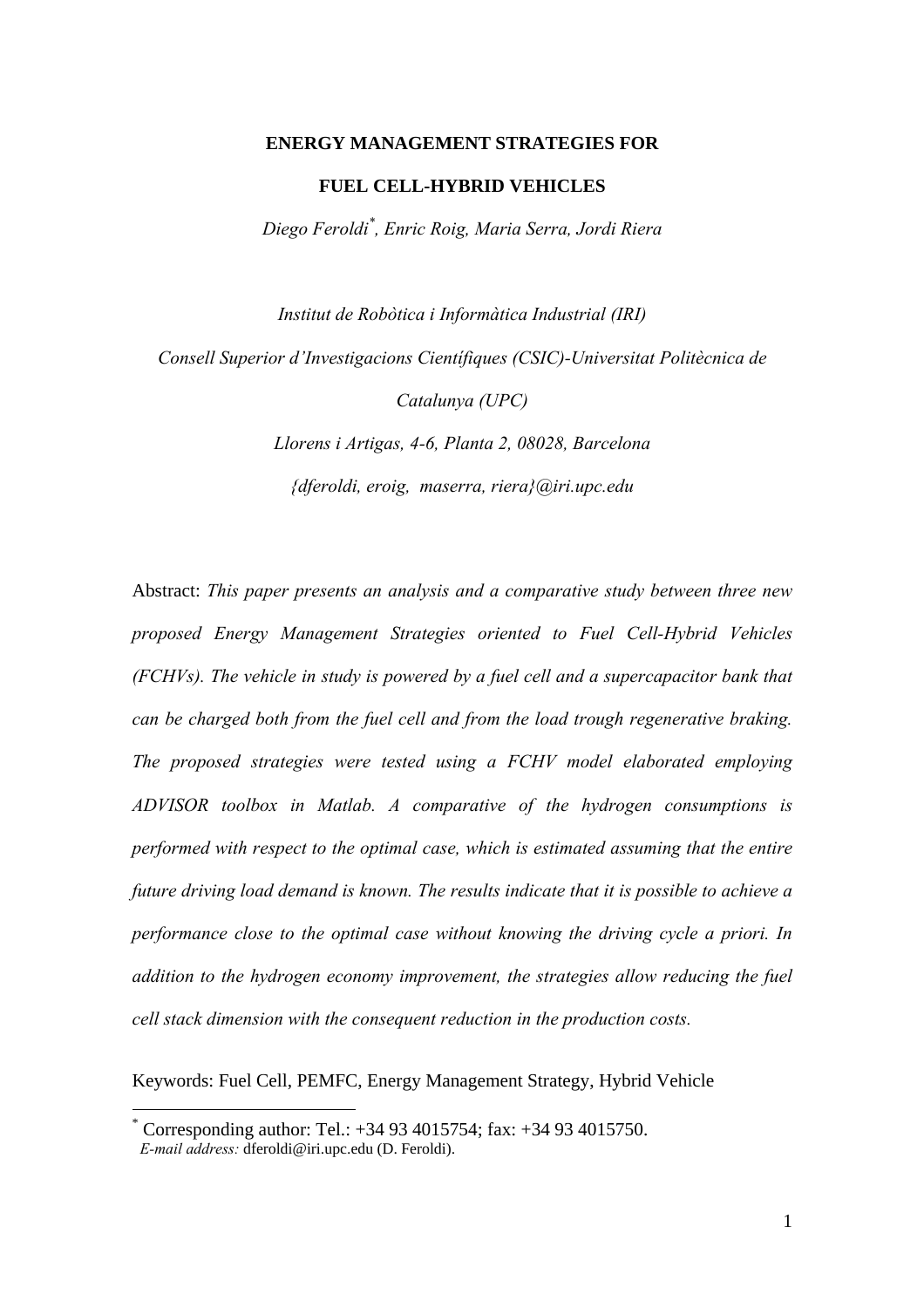#### **1. INTRODUCTION**

Given the present environmental problems and the anticipated fuel shortage for the next decades it is important to find more efficient forms of using the energy resources affecting minimally the environment. According to different studies, such as [1], global oil reserves are only sufficient for around 40 years with the current level of oil production and consumption. Thus, it is important to promote the development of new energy technologies. In this context, hydrogen-based fuel cell technology is a promising alternative because of its high efficiency and environmental benefits.

The main aims of the energy management in fuel cell-based systems are to reduce the hydrogen consumption and to improve the dynamic behaviour. Effectively, the fuel cell efficiency is dependent on the power load, being strongly degraded at low powers. Besides, the transient response of the fuel cell generated power is limited by the fuel cell manifold filling dynamics and the compressor inertia dynamics. In automotive and stand-alone residential applications the load changes widely from very low power, even negative power in the case of vehicles, to relatively high power with a high rate of change. Thus, a generating system based only in a fuel cell would operate unfavourably most of the time in these applications.

*Fuel Cell Hybrid Systems (FCHS)* are composed of a primary power source, the fuel cell itself, and an energy storage system, a battery or supercapacitor bank, that contributes to supply the load power demand. Hence, the load power  $P_{load}(t)$  is partly supplied from the fuel cell system,  $P_{\text{fcs}}(t)$ , and partly from the energy storage system,  $P_{\text{ess}}(t)$ , according to an established strategy, in such a way that:

$$
P_{load}(t) = P_{fcs}(t) + P_{ess}(t) \quad \text{for all } t.
$$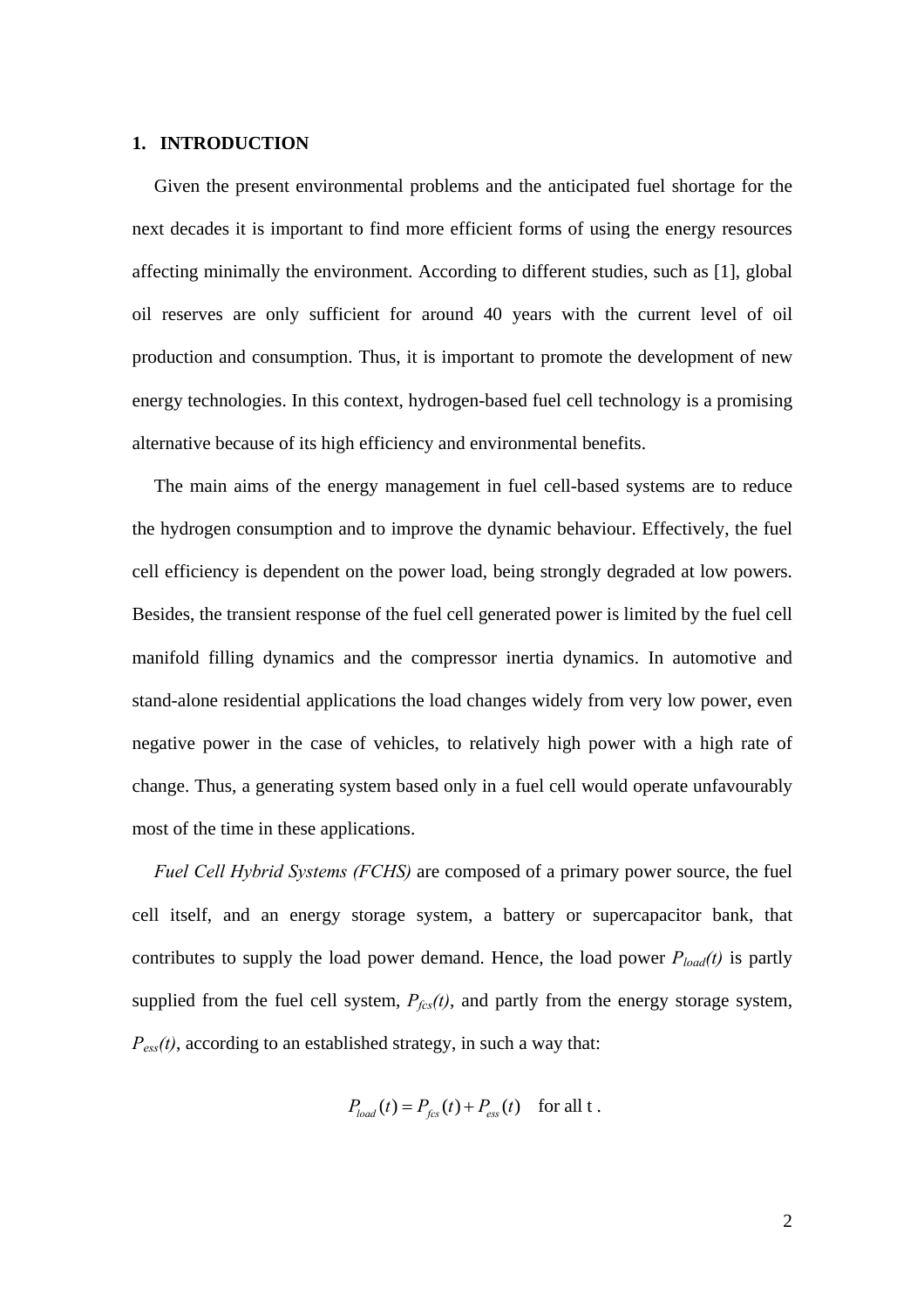*FCHS* are particularly attractive due to the following advantages of hybridization [2, 3]: *i)* improvement of the hydrogen economy and the transient response using an efficient energy management strategy to coordinate the power split between the *Fuel Cell System (FCS)* and the *Energy Storage System (ESS)*, *ii)* size reduction of the *FCS*, *iii)* reduction of the cost and weight of the global system, i*v)* reduction of the warm-up time of the *FCS* to reach full power, and  $v$ ) in the case of automotive applications, the possibility of improving the hydrogen consumption through the process of regenerative braking.

One important aspect of hybridization is the determination of the appropriate electrical topology. In [4, 5, 6, 7], studies based on different topologies and their appropriate control are made showing the advantages and disadvantages of each case. In Figure 1, it is shown the electrical topology that has been adopted in this work, where *Paux(t)* is the power consumed by the auxiliary system. The *FCS* is connected to the *D*C bus through a step-up power converter (Boost converter), whereas the *ESS* is connected to the *DC* bus through a bi-directional power converter (Buck-Boost converter). The load is fed through a *DC-AC* inverter.

In this work, we perform an analysis and a comparative study between different proposed *Energy Management Strategies (EMS)* oriented to *Fuel Cell-Hybrid Vehicles (FCHVs)*. The system in study is a *FCHV* powered by a *FCS* and an *ESS* consisting of a supercapacitor bank that can be charged both from the *FCS* and from the load trough regenerative braking*.* The proposed strategies were tested using a *FCHV* model elaborated employing ADVISOR toolbox in Matlab (see [8, 9]).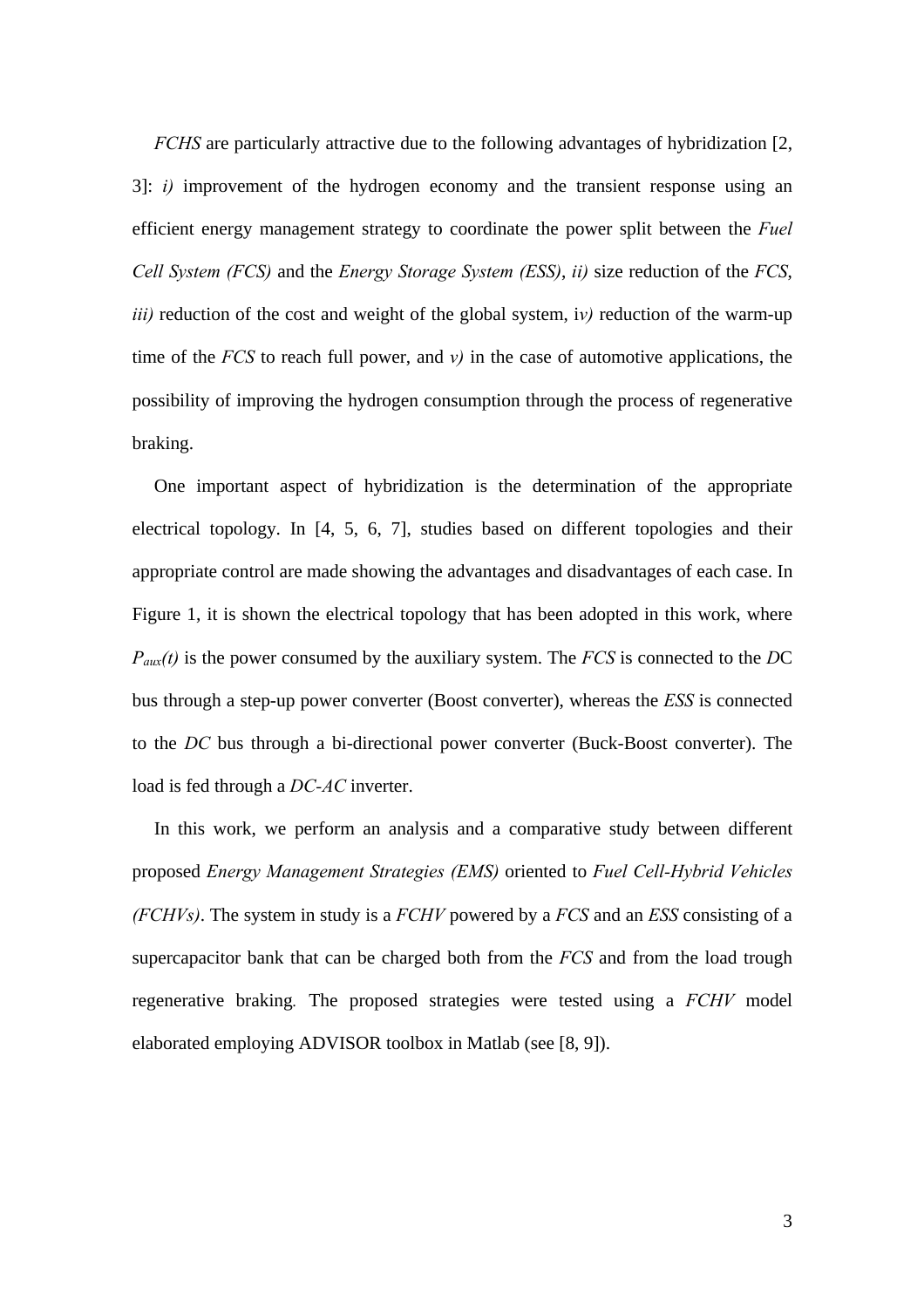

**Figure 1** Electrical topology in the *FCHS* in study.

The structure of this paper is as follows: in Section 2, the *Fuel Cell Hybrid Vehicles* issue is addressed showing the advantages of hybridization, the case of study, the model, and the scheme of power flow between the subsystems. In section 3, the *Energy Management Strategies* are approached including a brief state of the art, the objectives, the cost function, the constraints, and the description of the proposed strategies. In Section 4, the simulation results are presented showing the methodology of analysis, the temporal response of the strategies and the comparative of its performances. In Section 5, the conclusions of the work are presented.

# **2. FUEL CELL HYBRID VEHICLES**

*Fuel Cell Hybrid Vehicles (FCHVs)* is a promising technology able to reduce the total fuel consumption and greenhouse gas emissions, and achieve strictly zero exhaust pipe emissions. For the same performance, hydrogen fuel cell vehicles are likely to be simpler in design, lighter, more energy efficient, and less expensive than methanol or gasoline fuel cell vehicles. Moreover, the tailpipe emissions will be strictly zero under all operating conditions [10].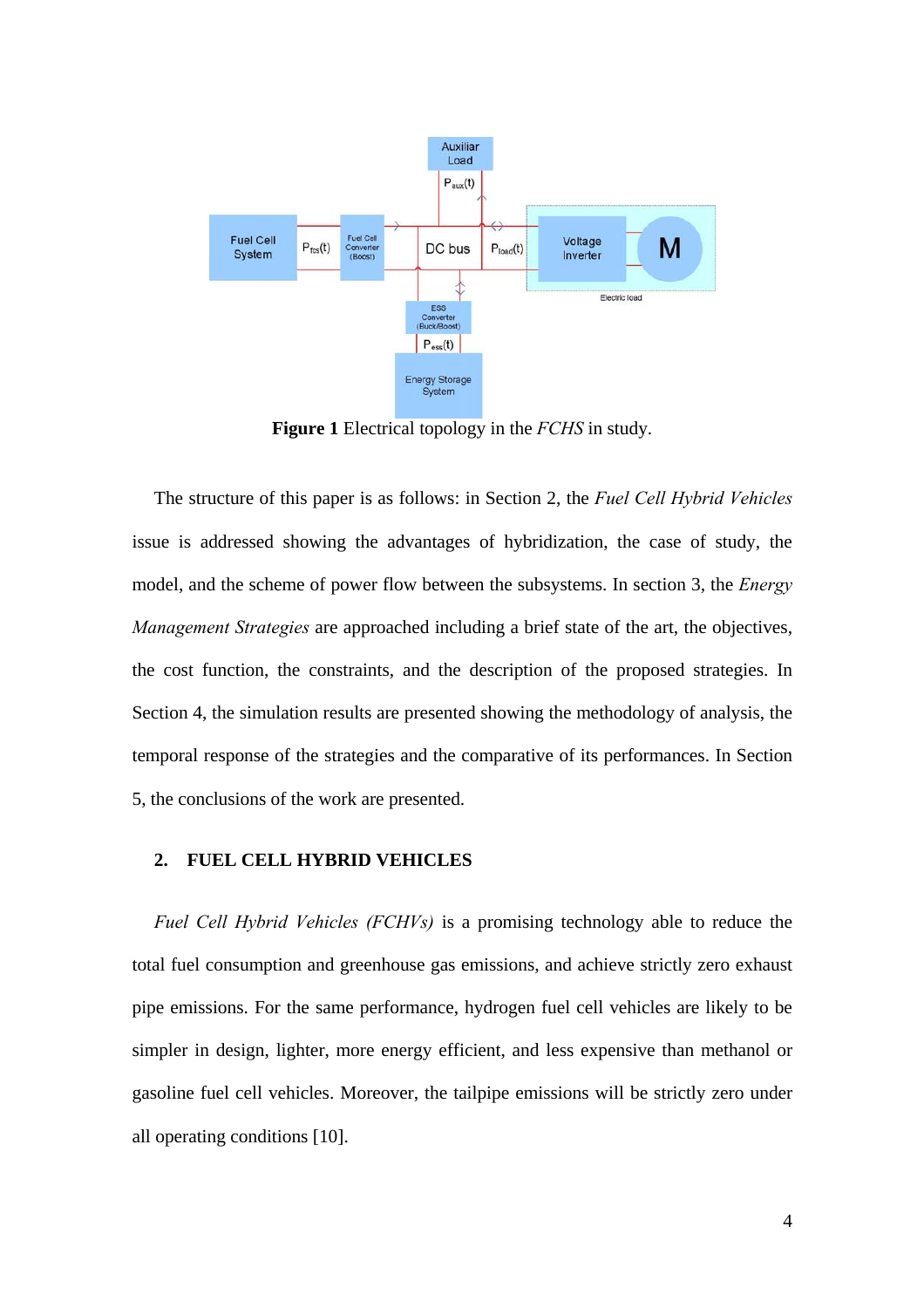The advantages of *FCHVs* with respect to the pure fuel cell vehicles (i.e., when the fuel cell is the only power source), and complementary to the advantages of *FCHS* already explained, are:

 Reduction of the fuel cell stack thanks to the *ESS* power assistance which is translated in a reduction of the production costs.

Improvement in the hydrogen economy through regenerative braking.

Increase of the vehicle autonomy due to the hydrogen economy improvement.

 Increase of the efficiency of the fuel cell operation through an adequate energy management strategy.

The system in study is a *FCHV* powered by a *FCS* and an *ESS* consisting of a supercapacitor bank. The *FCS* is connected to the *DC* bus through a power converter and the *ESS* through a bidirectional power converter. The *ESS* can be charged both from the *FCS* and from the load trough regenerative braking. In Figure 2 is showed an energy-flow scheme of the *FCHV* where are represented the regenerated energy from load to the *ESS*, the charging energy from the *FCS* to the *ESS*, the boosting energy from the *ESS* to the load, and the fuel cell energy that directly supplies the load.

#### **2.1.** *FCHV* **Model**

In order to formulate and evaluate appropriate energy-management-strategies in *Fuel Cell Hybrid Vehicles (FCHV)*, it is necessary to develop an adequate model able to represent the behaviour of the system. The model must be accurate enough to capture the system comportment but, at the same time, must be simple enough so that it is possible to use it for the analysis and validation of the energy management strategy in study. The *FCHV* system model is detached in three main sub-models: *i)* the *Fuel Cell*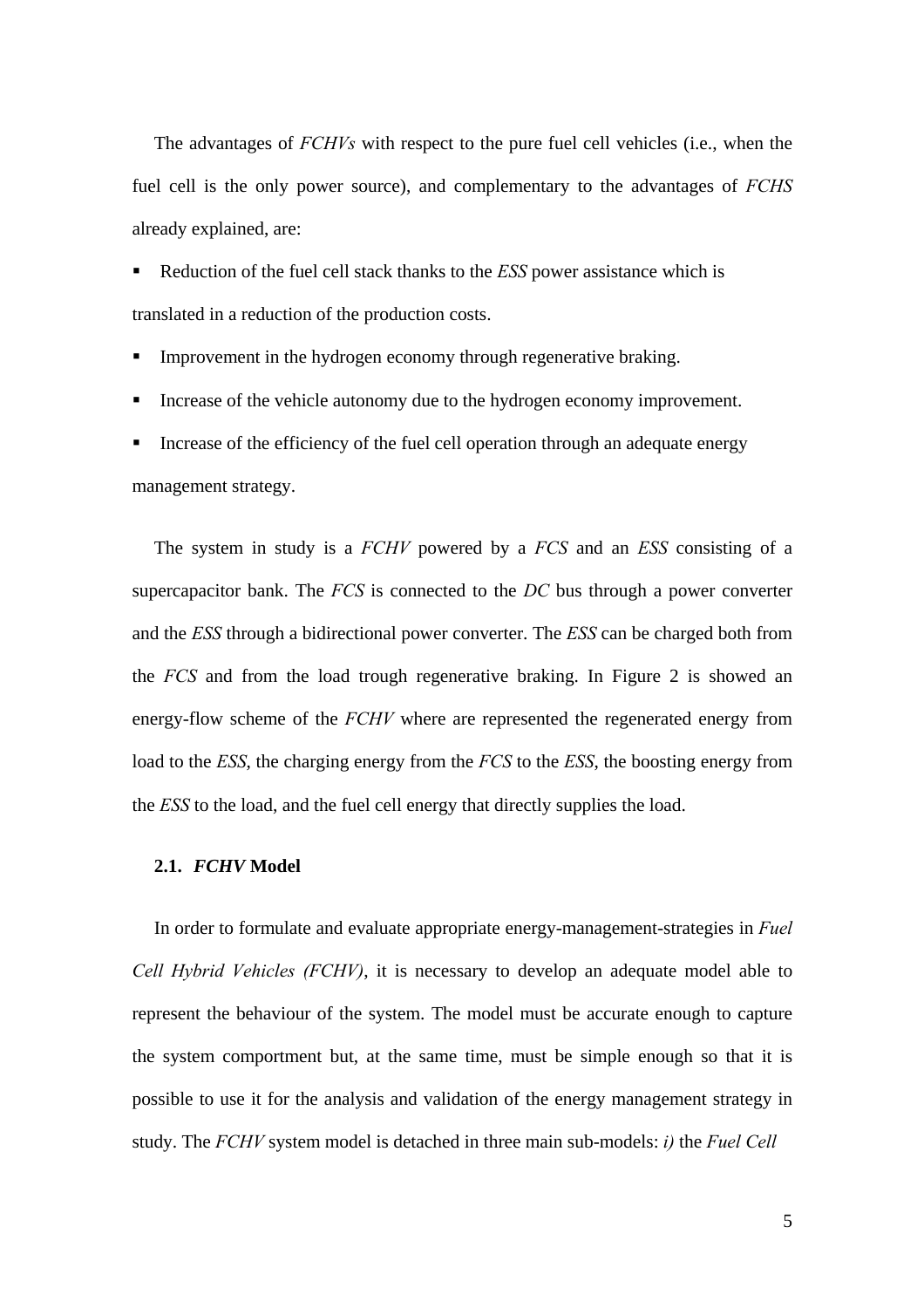

**Figure 2** Energy-flow scheme in the *FCHV*

*System* model, *ii)* the *Energy Storage System* model and *iii)* the corresponding *Vehicle* model.

In this work, the *ADvanced VehIcle SimulatOR (ADVISOR)* is utilized to model the hybrid vehicle. *ADVISOR* is a toolbox created in the *MATLAB/Simulink* environment and developed by the National Renewable Energy Laboratory of the USA with the aim of analyzing the performance and fuel economy of conventional, electric, and hybrid vehicles. It provides a flexible and robust set of models, data, and script text files which are primarily used to quantify the fuel economy, energy losses, performance, and emissions of vehicles that use alternative technologies including fuel cell, batteries, supercapacitors, electric motors, and internal combustion engines in hybrid configurations [8, 9]. The vehicle in study in this work is a small car the principal parameters of which are listed in Table 1.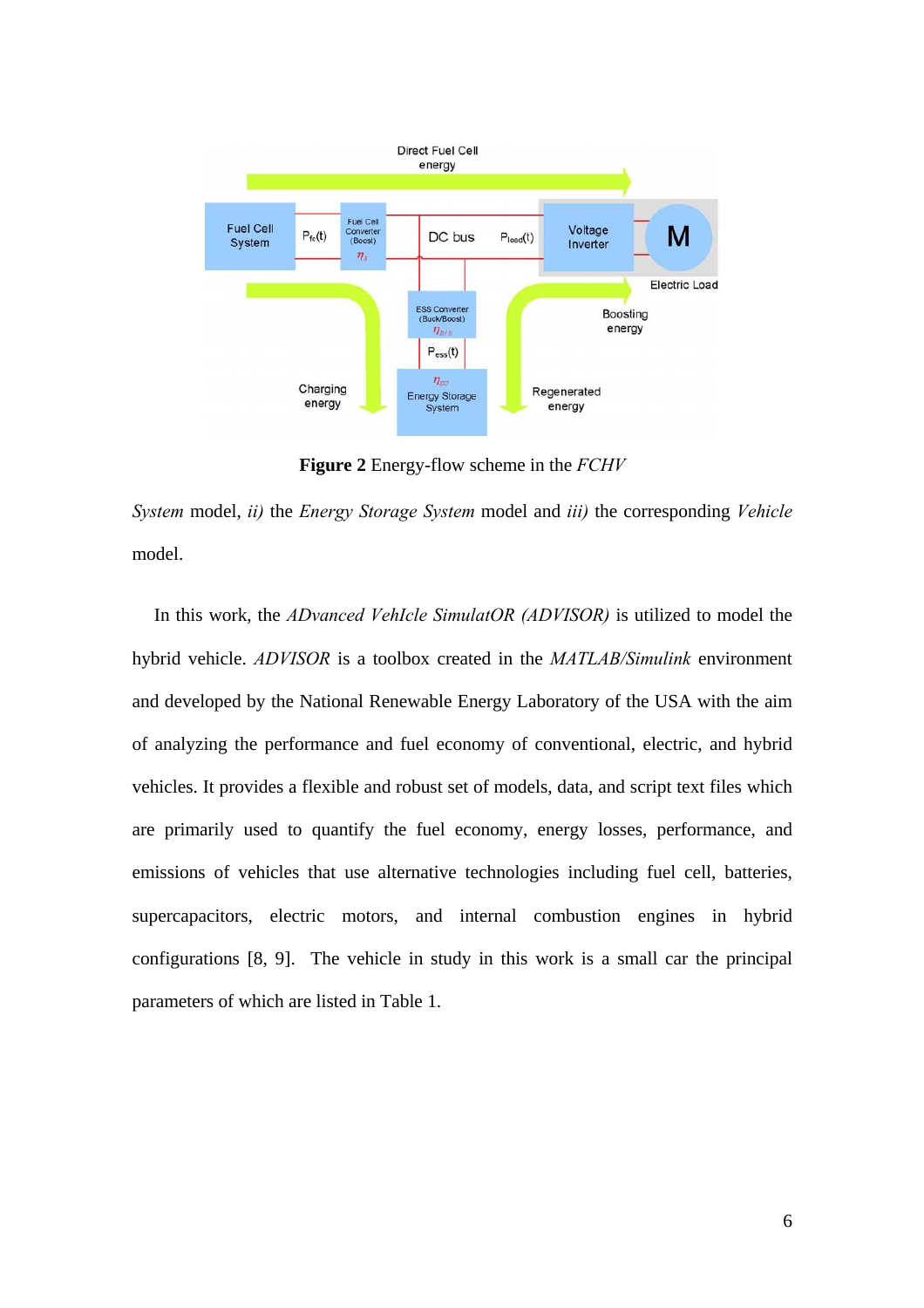| Specification                   | Value                  |
|---------------------------------|------------------------|
| Vehicle mass <sup>§</sup>       | 882 kg                 |
| Vehicle total mass              | 1093 kg                |
| Frontal area                    | 2 m <sup>2</sup>       |
| Drag coefficient                | 0.335                  |
| Coefficient of rolling friction | 0.009                  |
| Air density                     | 1.2 kg m <sup>-3</sup> |

**Table 1** Specifications in the vehicle model.

§ Vehicle mass without the FCS, the ESS, and converters.

Figure 3 shows the energy flow in a *FCHV* illustrating the energy interchange between the components that constitute the *FCHV* and the corresponding losses running with optimal generation in the *New European Driving Cycle (NEDC)†* .

### **3. ENERGY MANAGEMENT STRATEGIES**

 $\overline{a}$ 

The Energy Management Strategies are algorithms which determine at each sampling time the power generation split between the *Fuel Cell System (FCS)* and the *Energy Storage System (ESS)* in order to fulfil the power balance between the load power and the power sources. Depending on how the power split is done a minimization of the hydrogen consumption can be obtained. To find a global optimal solution, control techniques where a minimization problem is resolved have been studied [11]. In general, these techniques do not offer a causal solution, and in consequence are not feasible, because they assume that the future driving cycle is entirely known a priori. Nevertheless, their results can be used to compare with the performance of new strategies in study. On the other hand, strategies which deal with local optimization are convenient for real implementation. Another approach, particularly convenient to work in real time operation, is the type of strategies where the detailed knowledge of the

<sup>†</sup> *NEDC* is one of the standard driving cycles that are useful to evaluate vehicles performances. This cycle will be described in detail in Section 4.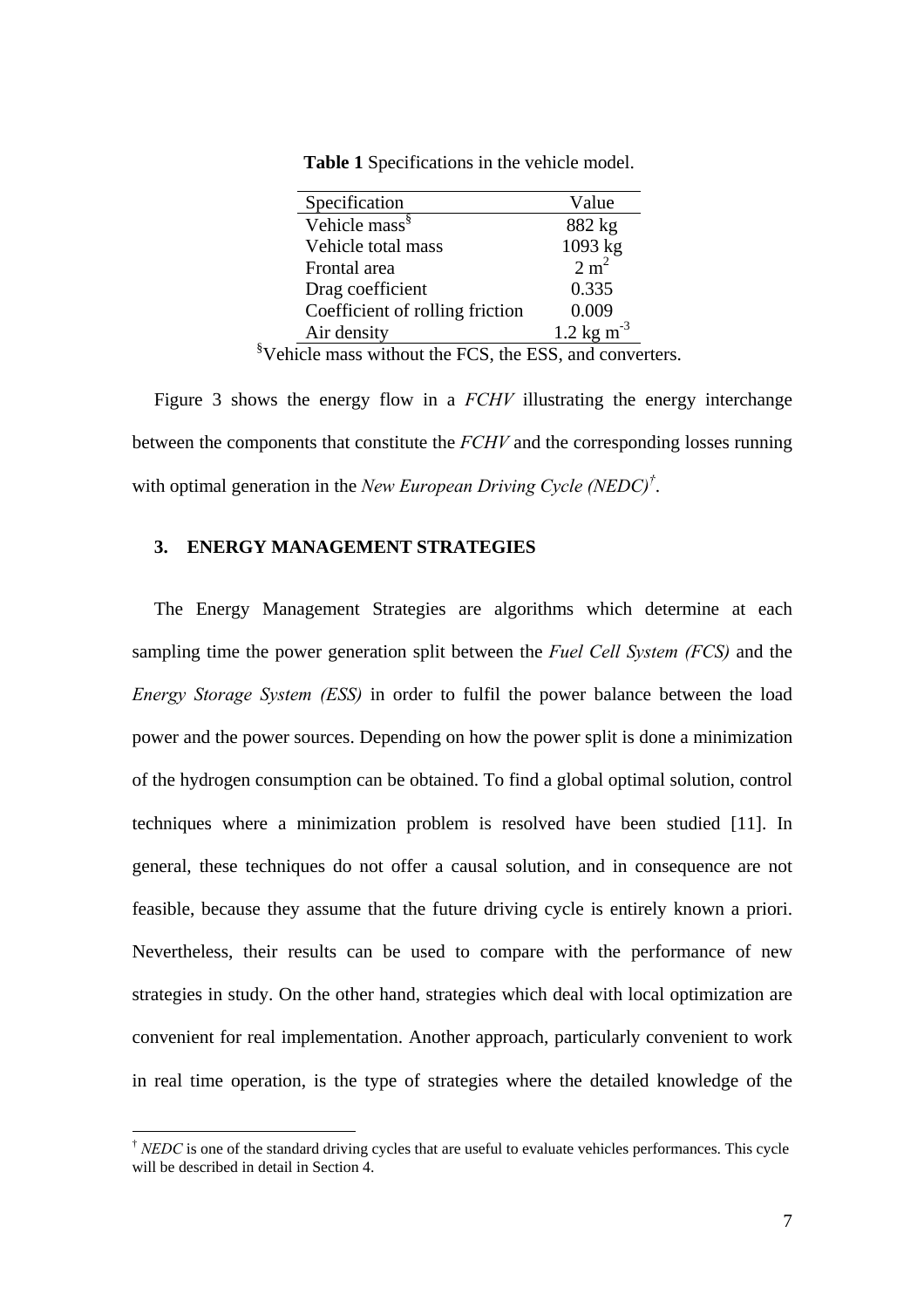system operation is exploited. These strategies can achieve a comparable performance to those strategies where some optimization technique is utilized.



Different approaches for *EMS* are found in literature. In [12], the proposed strategy is based on the regulation of the DC link voltage by controlling two power converters, and, thus, the fuel cell operates in almost steady state conditions. In [13], it is proposed a control strategy with two objectives: obtaining high efficiency in the hybrid system and maintaining the state of charge in the batteries above a minimum value. If both objectives cannot be fulfilled simultaneously, the priority is given to the battery state of charge. In [14], three heuristic strategies are compared using a *Fuel Cell Hybrid Vehicle* model. In contrast, other publications propose strategies based on optimization techniques. One of the most relevant is the method presented in [15], based on a control strategy called *Equivalent Consumption Minimization Strategy (ECMS)*. The base of this strategy consists in converting all the power flows in equivalent hydrogen consumptions. Using the same concept, in [16], a real time control is implemented on a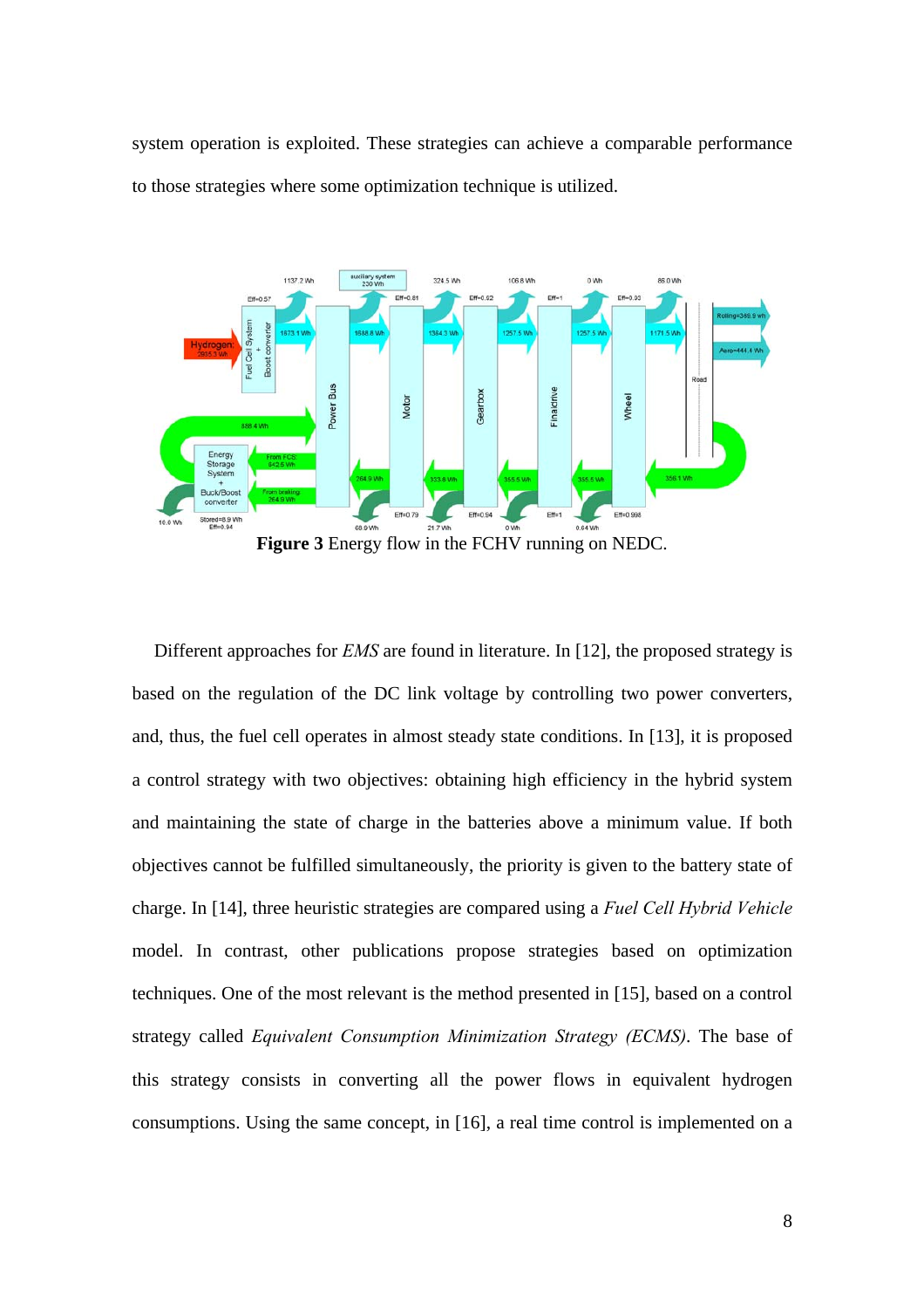real fuel cell-supercapacitor-powered vehicle with good results. Other strategies based on optimization techniques are presented in [3, 17, 18, 19].

In this work, three strategies are presented: two strategies based on the knowledge of the fuel-cell efficiency map and one strategy based on constrained nonlinear programming. First of all, a cost function that quantifies the amount of hydrogen consumed in the fuel cell is enunciated.

One of the main advantages of *FCHS* is the possibility to reduce the hydrogen consumption operating the *FCS* efficiently and taking advantage of the energy obtained from regenerative braking. Thus, one of the principal objectives of the management strategy is to minimize a cost function J, which represents the cumulative hydrogen consumption during driving cycle:

$$
\min_{X} J(X) \quad \text{subject to} \quad H(X) = 0 \quad \text{and} \quad G(X) \le 0,
$$

where the vector *X* is:

$$
X = \begin{bmatrix} P_{fcs}(t) \\ P_{ess}(t) \end{bmatrix}.
$$

This means that the control strategy has to determine the optimal value of  $P_{fcs}(t)$  and  $P_{\text{ess}}(t)$  in order to minimize the cost function  $J(X)$ :

$$
J(X) = \int_0^{t_c} F(X) dt,
$$

where  $t_c$  is the duration of the driving cycle and  $F(X)$  is the hydrogen consumption according to the hydrogen consumption map of the *FCS*: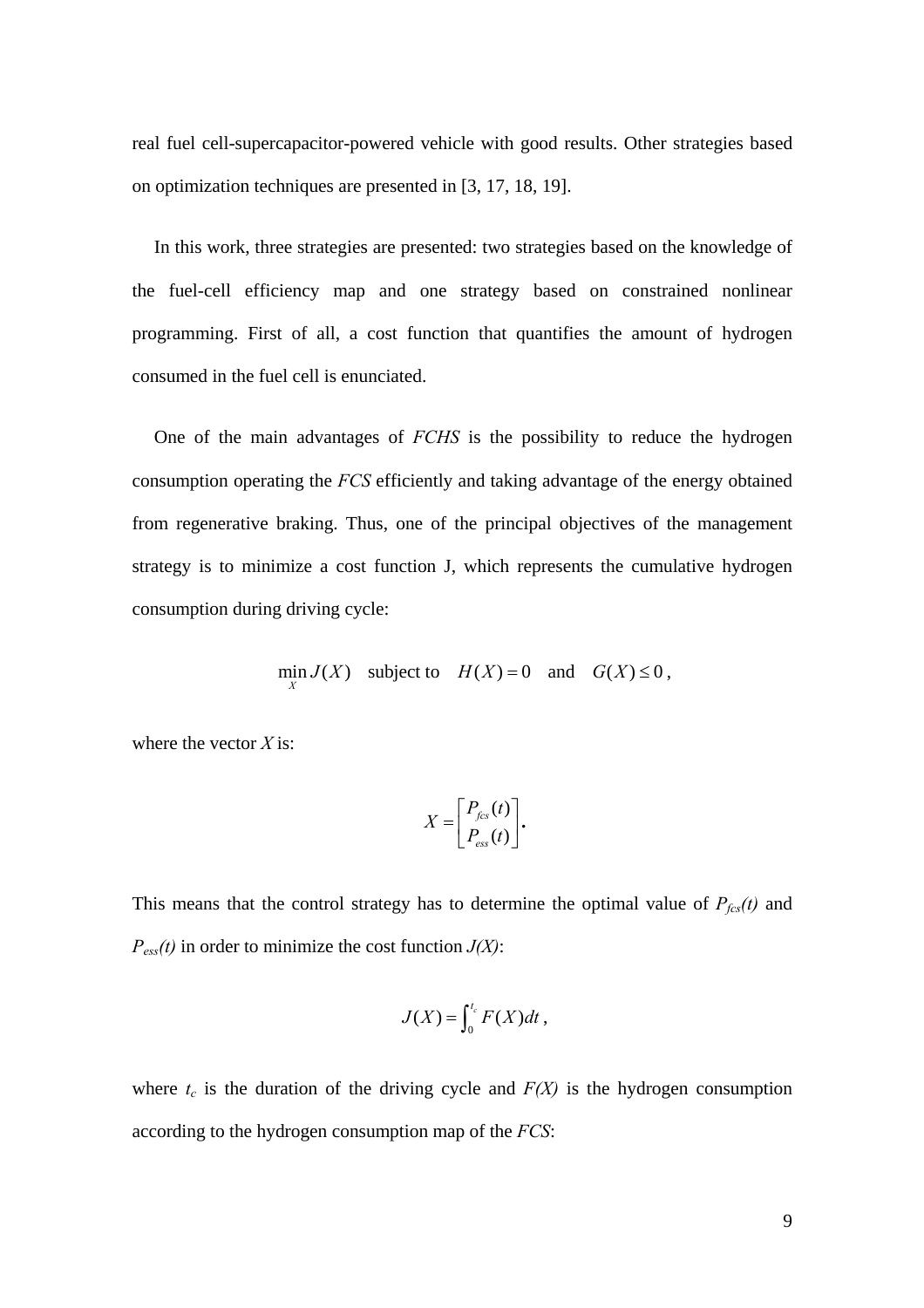$$
F(X) = Cons_{H2}(P_{fcs}(t)).
$$

A graphic showing the hydrogen consumption is presented in Figure 4.

The constraint  $H(X) = 0$  states the condition that at every time the power balance in the *DC* bus must be satisfied:

$$
P_{\text{fcs}}(t) \cdot \eta_B + P_{\text{ess}}(t) \cdot \eta_{\text{B/B}} = P_{\text{load}}(t) \qquad \forall t \in [0, t_c].
$$

On the other hand, the constraint  $G(X) \leq 0$  states the constraints in the *FCS* and the *ESS*:

$$
P_{fcs, min} \le P_{fcs}(t) \le P_{fcs, max}
$$
\n
$$
\Delta P_{fcs, min} = \Delta P_{fcs, fall\ rate} \le \frac{dP_{fcs}(t)}{dt} \le \Delta P_{fcs, max} = \Delta P_{fcs, rise\ rate}
$$
\n
$$
P_{\text{ess,min}} \left( SoE(t) \right) \le P_{\text{ess}} \left( t \right) \le P_{\text{ess,max}} \left( SoE(t) \right)
$$
\n
$$
SoE_{\text{min}} \le SoE(t) \le SoE_{\text{max}}
$$

for all  $t \in [0, t_c]$ , where the *State of Energy SoE(t)* in the *ESS* is defined as:

$$
SoE(t) := \frac{E_{\text{ess}}(t)}{E_{\text{cap}}} \times 100 \qquad [%]
$$

and *Ecap* is the maximum energy that the storage system is capable to store. The maximum *ESS* power that is possible to supply or store depends on the actual voltage in the *ESS*,  $V_{\text{ess}}(t)$ , the maximum voltage  $V_{\text{ess, max}}$ , and the minimum voltage  $V_{\text{ess, min}}$ :

$$
P_{\rm ess, \, charge \, max}(t) = \frac{V_{\rm ess}(t) - V_{\rm ess, \, max}}{R_d} \cdot V_{\rm ess}(t) \quad \text{during charging}
$$
\n
$$
P_{\rm ess, \, disch \, max}(t) = \frac{V_{\rm ess}(t) - V_{\rm ess, \, min}}{R_d} \cdot V_{\rm ess}(t) \quad \text{during discharging,}
$$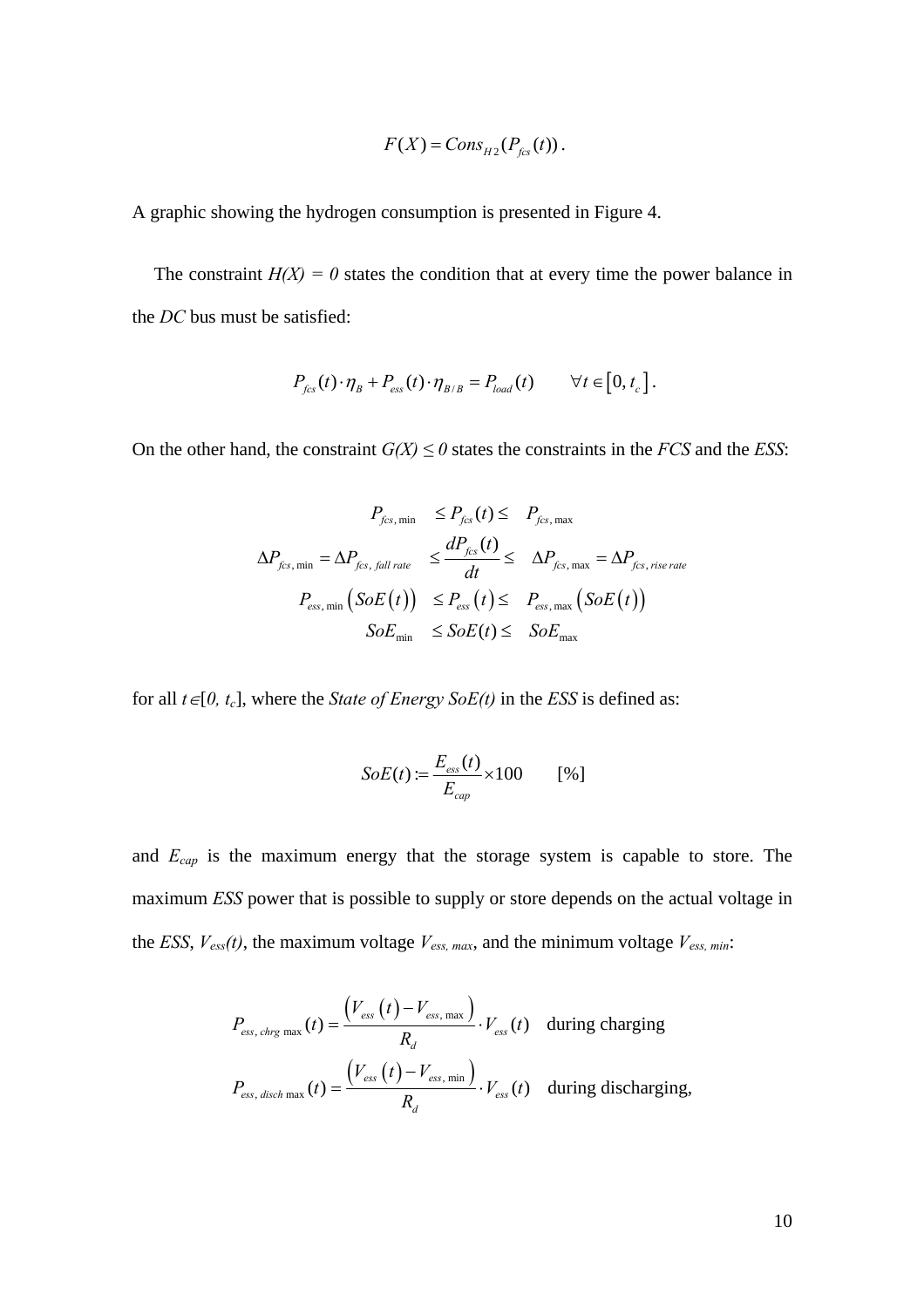where  $R_d$  is the *ESS* internal resistance. The charge voltage is related with the *ESS* energy, so that it is possible to express *Pess(t)* as a function of *SoE(t)*:



**Figure 4** Hydrogen consumption map as a function of the FCS power for a 15 *kW stack FCS*

$$
P_{\rm ess, \, \, \text{chrg max}}(t) = k_{\rm ess} \cdot (SoE(t) - SoE_{\rm max})
$$
\n
$$
P_{\rm ess, \, \, \text{dischrg max}}(t) = k_{\rm ess} \cdot (SoE(t) - SoE_{\rm min}),
$$

where:

$$
k_{\text{ess}} = \frac{k \cdot E_{\text{cap}}}{R_d \cdot C_R} \tag{1}
$$

is the constant that relates the actual *SoE* and the power that the device can supply or store. Thus, *Pess, chrg max(t)* is the maximum power that the *ESS* is capable to store at the instant *t* (charging mode) and the  $P_{\text{ess, dischrg max}}(t)$  is the maximum power that the *ESS* is capable to supply at instant *t* (discharging mode). According to the sign convention employed in this work, the power is negative when the *ESS* is in charging mode, meanwhile it is positive when the *ESS* is discharging mode. The *kess* constant depends on the *DC* internal resistance  $R_d$ , the supercapacitor capacitance  $C_R$ , and the constant  $k$ depending on the particular supercapacitor technology. The internal resistance of supercapacitors is extremely low and the capacitance is exceptionally high, allowing a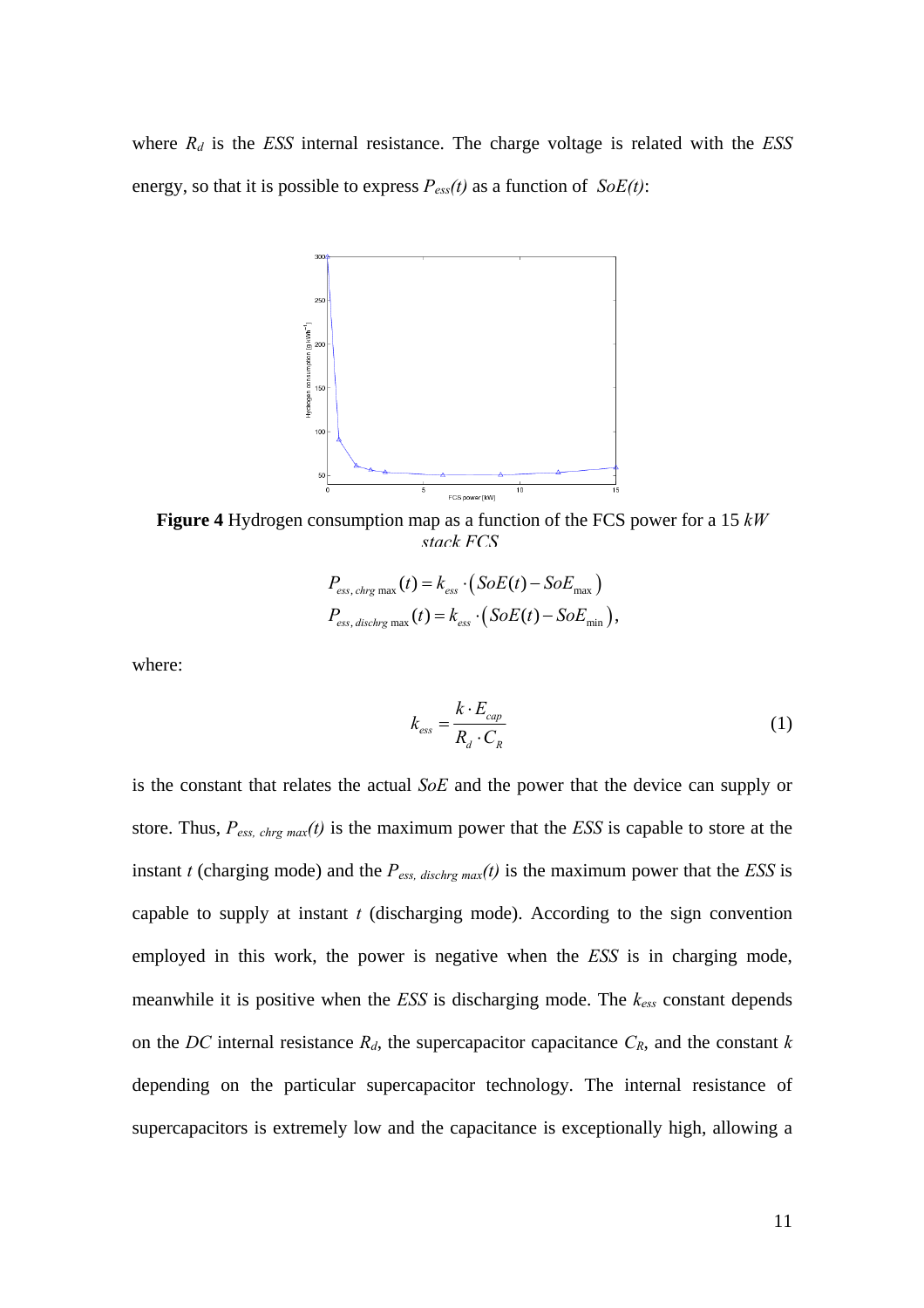very fast operation both during charging and discharging. In the employed supercapacitors they are:  $R_d = 0.019\Omega$  and  $C_R = 58$  *F*, thus,  $k_{ess} = 479$   $kW$ .

### **3.1. Strategy based on efficiency map**

One of the most relevant characteristic of a *FCS* is the efficiency map (see Figure 5) which shows how the efficiency changes with the load power. It is supposed that the *FCS* is controlled and, thus, external parameters such the ambient temperature have no influence in the efficiency map.



**Figure 5** 50 *kW* Fuel Cell efficiency curve from ADVISOR.

The first strategy proposed in this work is a *quasi-load-following‡* strategy where the fuel cell is operated in an advantageous zone where the efficiency is high. In this case, the operating zone is constrained between an inferior limit  $(P_{fcs, lo})$  and a superior limit (*Pfcs, hi*). The superior limit is imposed by the maximum power that the fuel cell can deliver (i.e.,  $P_{fcs, hi} = P_{fcs, max}$ ), whereas the inferior limit is determined according to the efficiency curve. As we mentioned before, the efficiency of a *FCS* at low power is very poor due to the parasitic power. Thanks to the inferior limit, the energy management strategy avoids this unfavourable zone.

 $\overline{a}$ 

<sup>‡</sup> A *load-following* strategy is a strategy that adjusts the power output of the fuel cell according to the load requirement.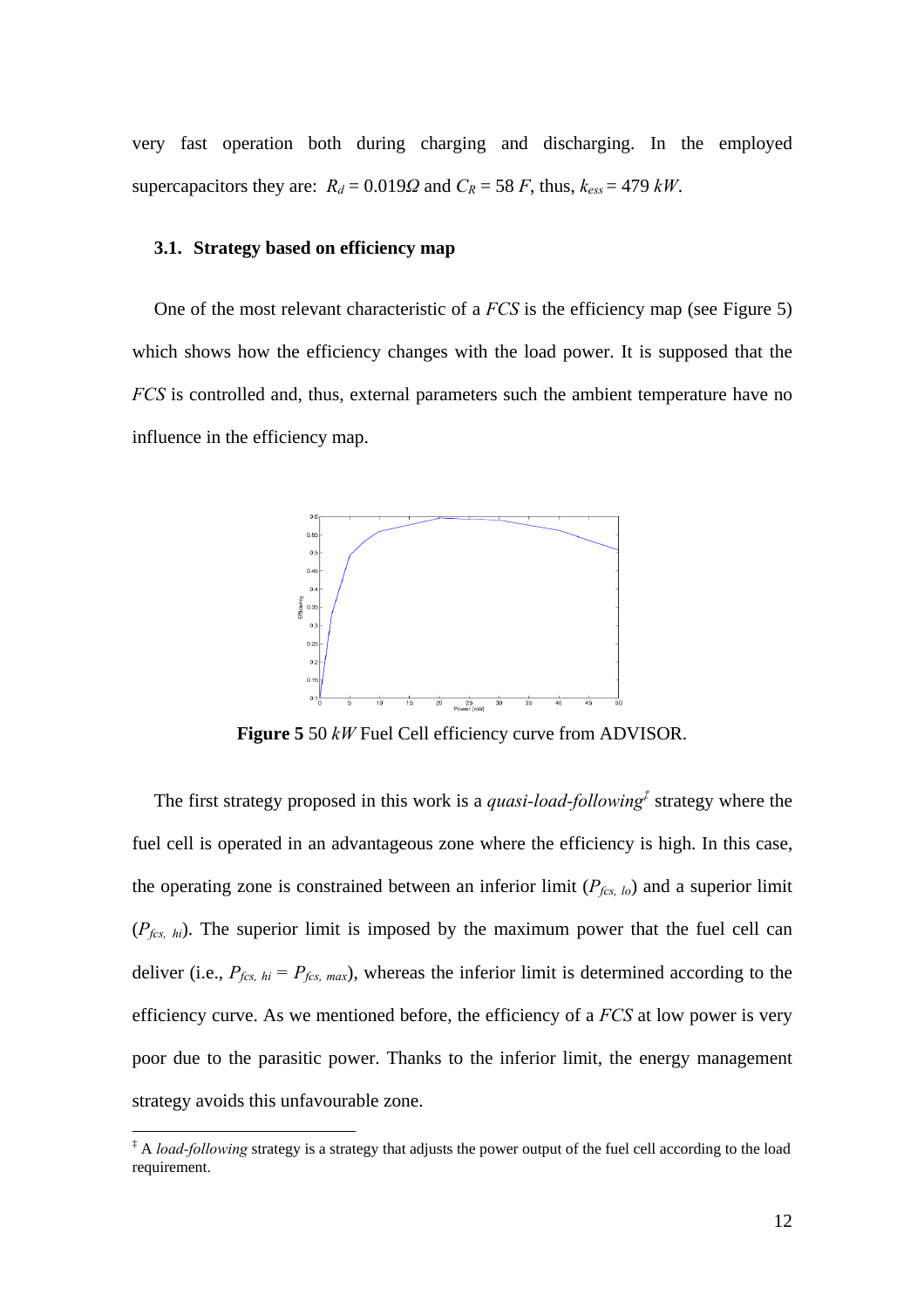Considering the losses in the power converters ( $\eta_B$  and  $\eta_{B/B}$ ), and assuming that the *ESS* efficiency is a constant, *ηess*, the power balance in the *DC* bus, can be rewritten as:

$$
P_{\text{fcs}}(k) \cdot \eta_B + P_{\text{ess}}(k) \cdot \eta_{B/B} \cdot \eta_{\text{ess}} = P_{\text{load}}(k) \qquad k = 1, 2, ..., N_c,
$$

where  $N_c = t_c/\Delta T$  is the cycle duration, assuming a constant sampling period  $\Delta T = 1$  *s*. Consequently, given the present *Pload(k)*, if:

$$
P_{\text{fcs,lo}} \cdot \eta_B \le P_{\text{load}}(k) \le P_{\text{fcs, max}} \cdot \eta_B
$$

and

$$
\Delta P_{\text{fcs, fall rate}} \leq \Delta P_{\text{load}}(k) \leq \Delta P_{\text{fcs, rise rate}},
$$

where

$$
\Delta P_{load}(k) = P_{load}(k) - P_{load}(k-1),
$$

then, the *FCS* operates in load-following mode:

$$
P_{\text{fcs}}(k) = P_{\text{load}}(k) / \eta_{\text{B}}
$$
 (2a)

and

 $P_{\text{ex}}(k) = 0$ .

If, on the contrary:

$$
P_{load}(k) \le P_{fcs,lo}(k) \cdot \eta_B,
$$

then:

$$
P_{\text{fcs}}(k) = P_{\text{fcs},\text{lo}}(k) \tag{2b}
$$

and, the *ESS* stores the rest of generated power, if the *ESS* is not too charged:

$$
P_{\rm ess}(k) = -\min\left\{ \left| P_{\rm load}(k) - P_{\rm fcs}(k) \cdot \eta_B \right| \cdot \eta_{\rm B/B} \cdot \eta_{\rm ess}, \quad \left| SoE(k) - SoE_{\rm max} \right| \cdot k_{\rm ess} \right\} \quad , \tag{3}
$$

Conversely, if:

$$
P_{load}(k) \ge P_{fcs, hi}(k) \cdot \eta_B,
$$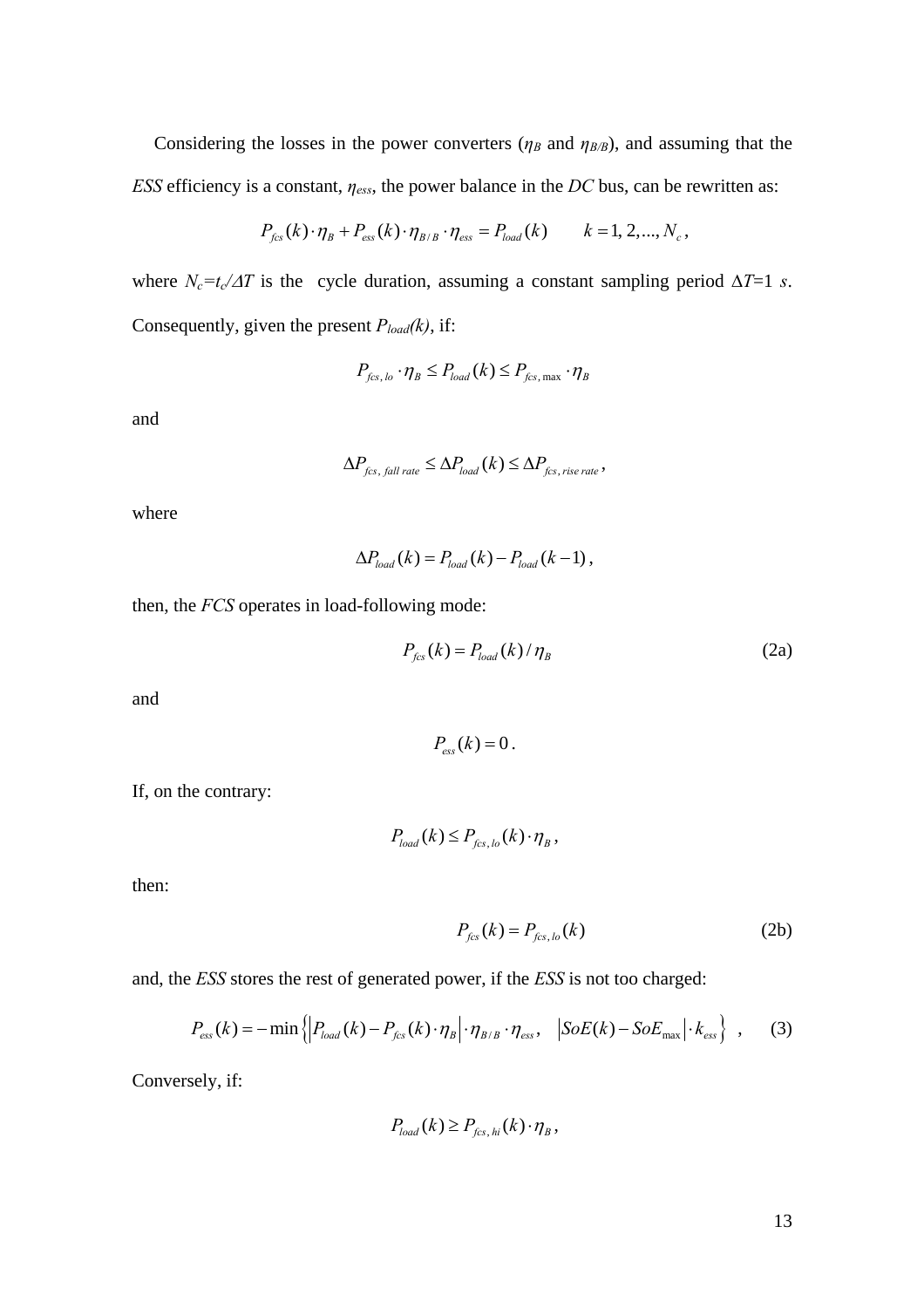then:

$$
P_{\text{fcs}}(k) = P_{\text{fcs, max}},
$$

and, the *ESS* supplies the rest of load power, if there is enough energy in *ESS*:

$$
P_{\rm ess}(k) = \min\left\{\frac{\left(P_{\rm load}(k) - P_{\rm fcs}(k) \cdot \eta_B\right)}{\eta_{\rm B/B} \cdot \eta_{\rm ess}}, \quad \text{(SoE(k) - SoE_{\rm min}) \cdot k_{\rm ess}\right\}.
$$
 (4)

In Figure 6, it is represented how is determined the *FCS* operating point. However, the transition between operating points is limited by the maximum rates, thus:

$$
P_{fcs}(k) = \begin{cases} P_{fcs}(k-1) + \Delta P_{fcs, rise\ rate} \cdot \Delta T, & \text{if } \Delta P_{fcs}(k) \ge \Delta P_{fcs, rise\ rate} \\ P_{fcs}(k-1) + \Delta P_{fcs, fall\ rate} \cdot \Delta T, & \text{if } \Delta P_{fcs}(k) \ge |\Delta P_{fcs, fall\ rate}| \end{cases}
$$
(5)

where  $\Delta P_{fcs} = P_{fcs}(k) - P_{fcs}(k-1)$ , with  $P_{fcs}(k)$  as it was previously calculated in (2a) or (2b). The power  $P_{\text{ess}}(k)$  is calculated as is indicated in (3) and (4).

### **3.2. Improved strategy based on the efficiency map**

The second strategy based on the *FCS* efficiency map is a strategy which operates the *FCS* preferably in its point of maximum efficiency in order to improve the hydrogen economy. The operating point of the *FCS* is determined based on the actual power demand and state of energy of the *ESS*. The *FCS* power command is determined according to the following rules. If the load power is:

$$
P_{fcs,lo} \cdot \eta_B \le P_{load}(k) \le P_{fcs,hi} \cdot \eta_B
$$

and, the *SoE* is:

$$
SoE_{lo} \le SoE(k) \le SoE_{hi},
$$

where  $P_{fcs, hi}$  is: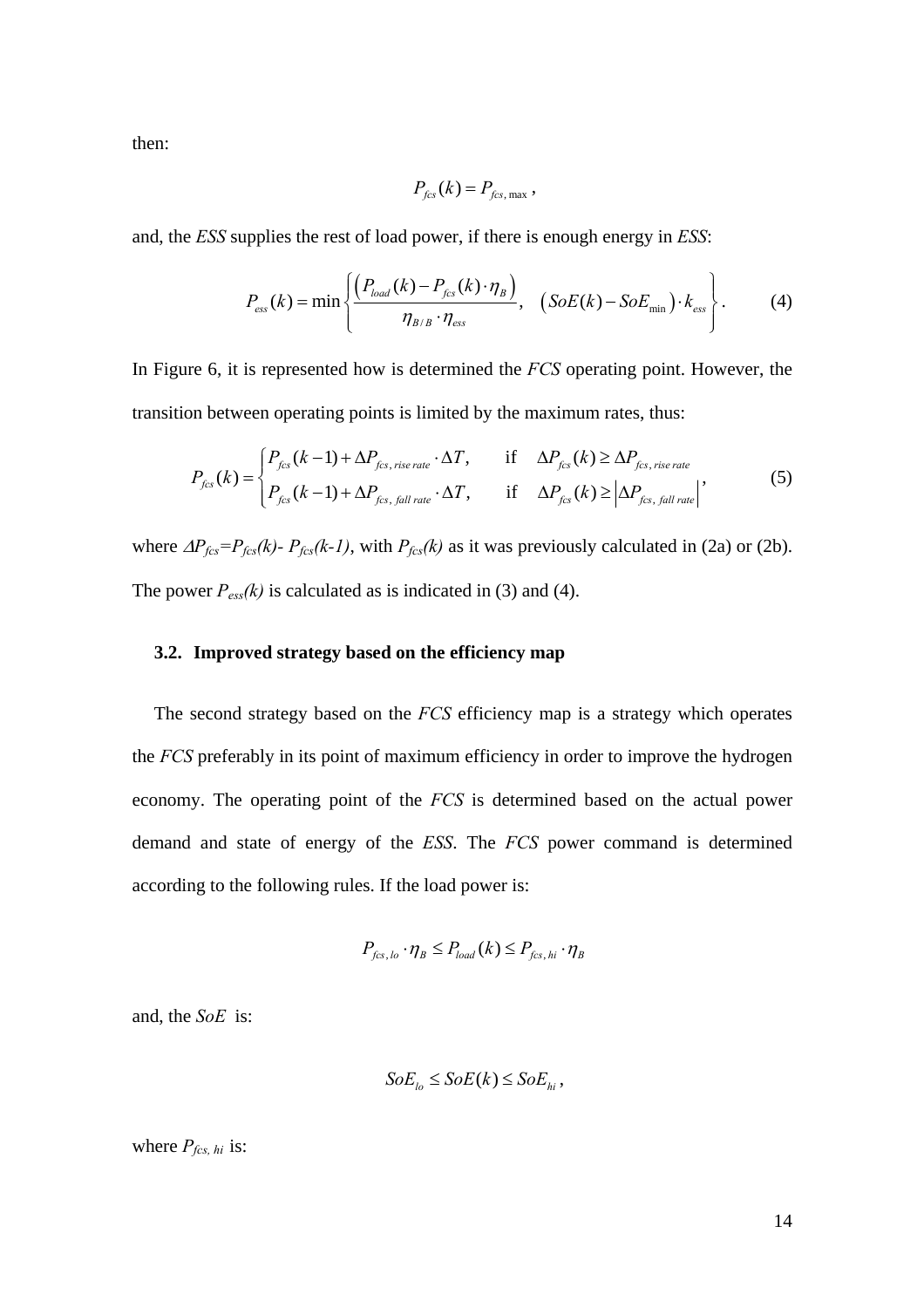$$
P_{\text{fcs, hi}} = P_{\text{fcs, max}} \cdot \eta_B \cdot X_{\text{fcs, hi}},
$$

and *Xfcs, hi* is a fraction of the maximum *FCS* power, then, the *FCS* is operated in its point of maximum efficiency:

$$
P_{\text{fcs}}(k) = P_{\text{fcs, max eff}}.
$$



**Figure 6** *FCS* operating point as a function of the *SoE* in the *ESS* and the load power.

The remaining power to achieve the load demand flows from or to the *ESS* according to (3) if  $P_{load}(k) > P_{fcs, max \text{ eff}}$  (discharging mode), or (4) if  $P_{load}(k) < P_{fcs, max \text{ eff}}$  (charging mode).

If the load power is:

$$
P_{fcs, hi} \cdot \eta_B \le P_{load}(k) \le P_{fcs, max} \cdot \eta_B
$$

and, the *SoE* is:

$$
SoE_{lo} \le SoE(k) \le SoE_{hi},
$$

then, the *FCS* is operated in load following mode: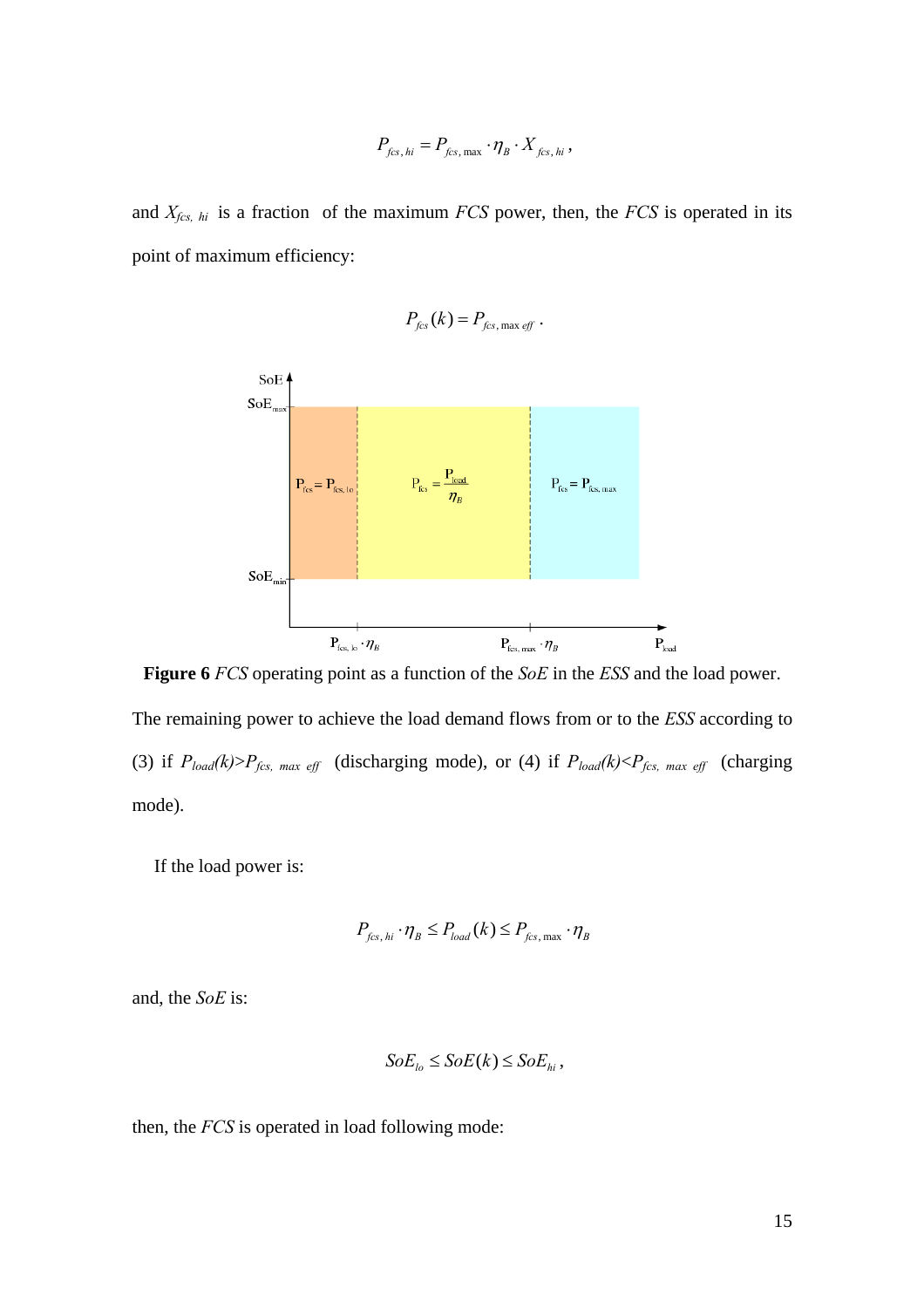$$
P_{\text{fcs}}(k) = P_{\text{load}}(k) / \eta_{\text{B}},
$$

and  $P_{ess}(k)$  is as indicated in (3) or (4).

On the other hand, if:

$$
P_{load}(k) \ge P_{fcs, \max} \cdot \eta_B \quad \text{and} \quad SoE(k) \le SoE_{hi},
$$

or:

$$
SoE(k) \le SoE_{lo}\,,
$$

then, the *FCS* is operated at its maximum power:

$$
P_{\text{fcs}}(k) = P_{\text{fcs, max}},
$$

and  $P_{\text{ess}}(k)$  is as indicated in (3). If, on the contrary:

$$
P_{load}(k) \le P_{fcs,lo} \cdot \eta_B \quad \text{and} \quad SoE(k) \ge SoE_{lo},
$$

or:

$$
SoE(k) \ge SoE_{hi},
$$

then, the *FCS* is operated at its lower operating point:

$$
P_{\text{fcs}}(k) = P_{\text{fcs},\text{lo}},
$$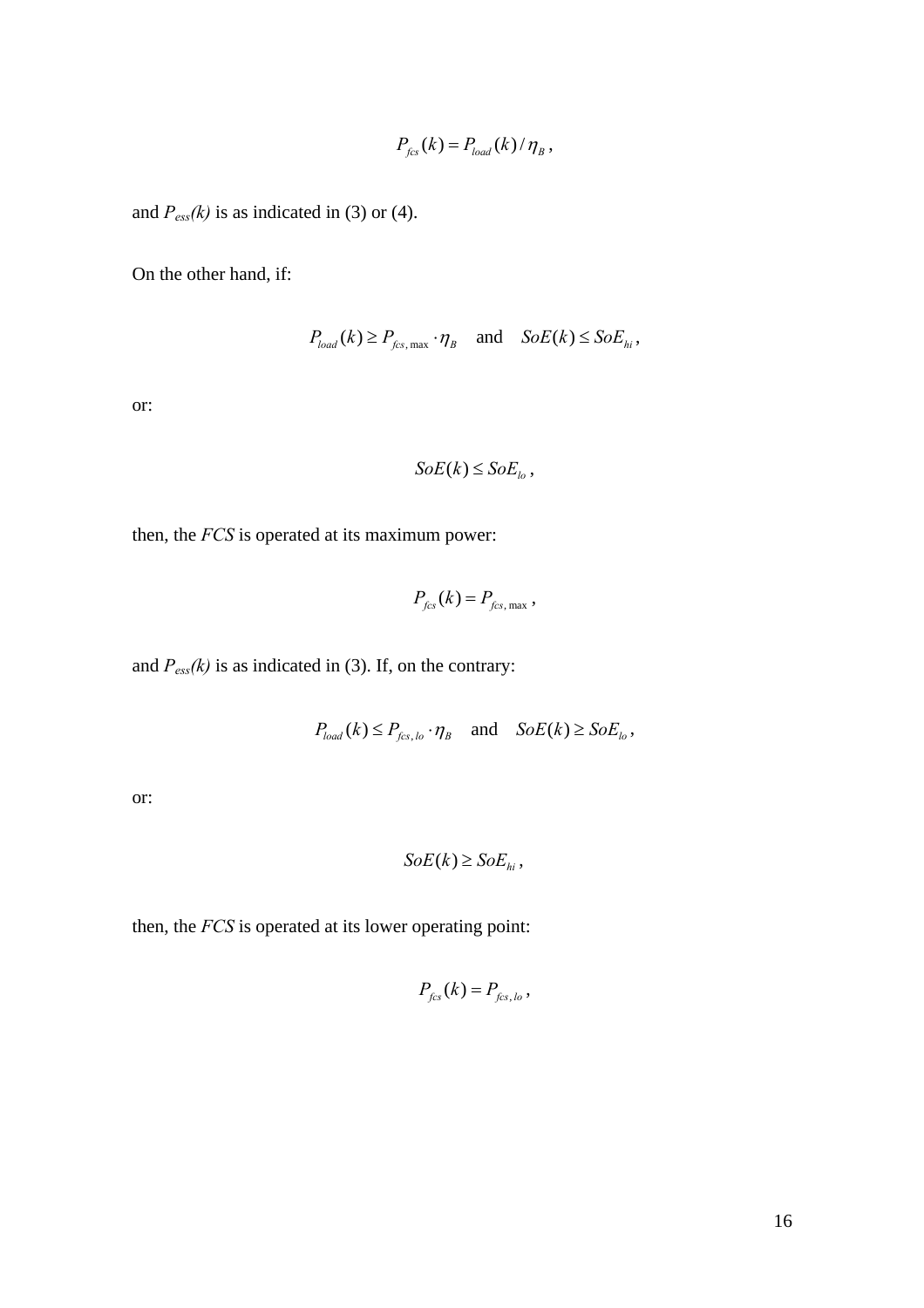

and  $P_{ess}(k)$  is as in (4). Additionally, if  $P_{load}(k)=0 \ \forall t \in [k_1, k_2]$  with  $k_2 \cdot k_1 > T_{off}$ , and,  $SoE(k) > SoE_{hi}$   $k > k_2$ , then, the *FCS* is turned off to avoid unnecessary hydrogen consumption because the parasitic losses in the *FCS*. Figure 7 indicates the *FCS* operating point as a function of the *SoE(k)* in the *ESS* and the load power *Pload(k)*. In the same way that in the previous strategy, the transition between operating points is realized according to the constraints concerning the maximum fall power rate and the maximum rise power rate as indicated in (5). **Figure 7** *FCS* operating point as a function of the *SoE* in the *ESS* and the load power.

## **3.3. Strategy based on constrained nonlinear programming**

In this strategy, an optimization problem with linear constraints is resolved at each sampling period Δ*T* where a nonlinear cost function, which represents the hydrogen consumption, is minimized. The problem can be put into the form [20]:

$$
\min_{X} J(X) \quad \text{subject to} \quad H(X) = 0 \quad \text{and} \quad G(X) \le 0,
$$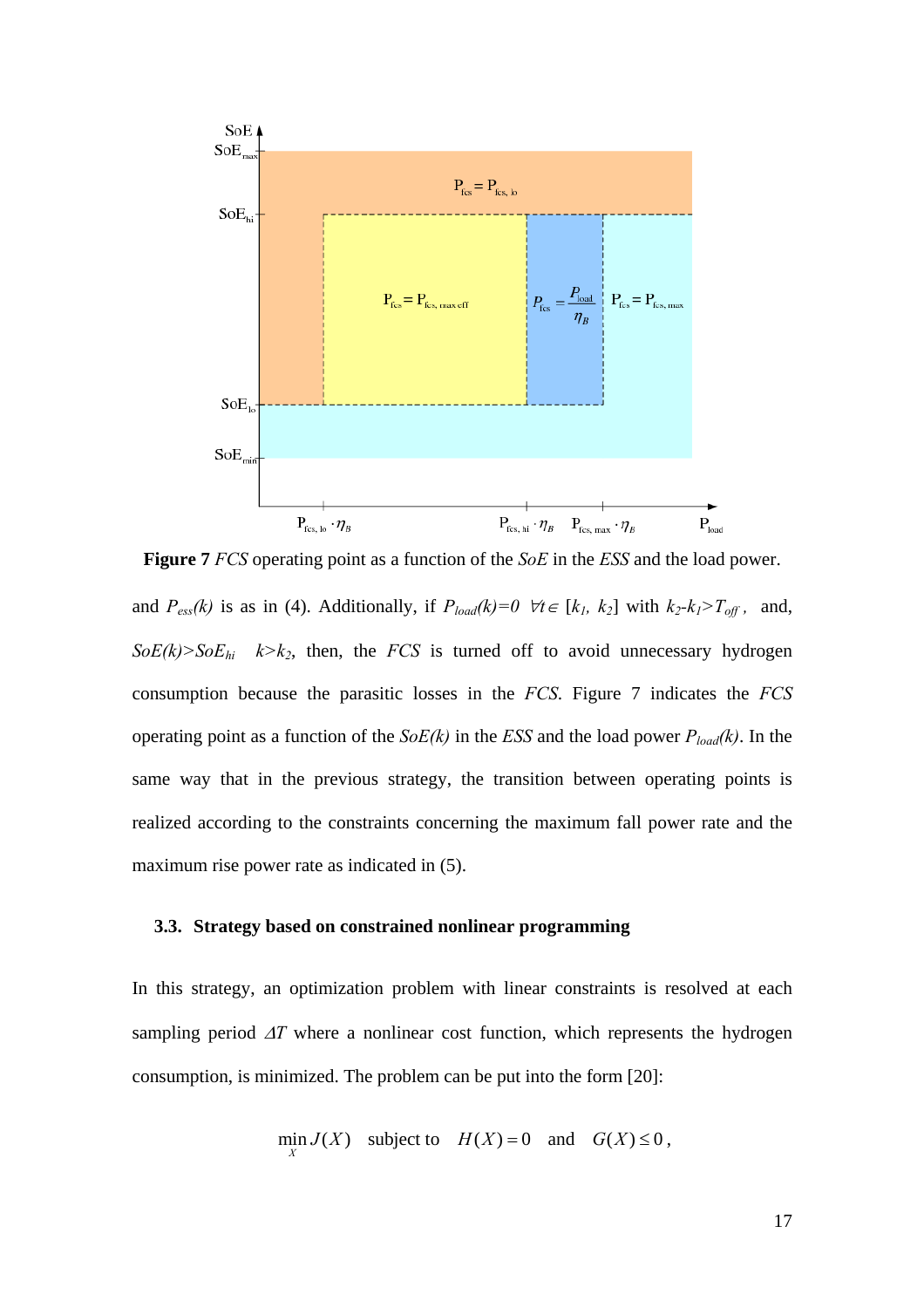where the vector *X* is:

$$
X = \begin{bmatrix} P_{fcs} \\ P_{\text{ess}} \end{bmatrix}.
$$

The cost function *J(X)* represents the hydrogen consumption in the *FCS*:

$$
J(X) = F\left(P_{fcs}(k)\right),\,
$$

where:

$$
F(P_{fcs}(k)) = Const_{2}(P_{fcs}(k)) \cdot P_{fcs}(k) \cdot \Delta T,
$$

and *ConsH<sub>2</sub>(P<sub>fcs</sub>(k)*) is the hydrogen consumption (*g Wh<sup>-1</sup>*) as a function of *P<sub>fcs</sub>(k)*. This relationship is shown in the form of a consumption map in Figure 4.

The set of constraints  $H(X) = 0$  represents the power balance in the *DC* bus:

$$
P_{\text{fcs}}(k) \cdot \eta_B + P_{\text{ess}}(k) \cdot \eta_{\text{B/B}} \cdot \eta_{\text{ess}} = P_{\text{load}}(k) \qquad k = 1, 2, ..., N_c
$$

and the set of constraints  $G(X) \le 0$  represents the limitations in  $P_{fcs}(k)$  and  $P_{ess}(k)$ . The  $P_{\text{fcs}}(k)$  is limited in its maximum and minimum value, and in the maximum rise rate and fall rate,

$$
P_{\text{fcs, lo}} \le P_{\text{fcs}}(k) \le P_{\text{fcs, hi}},
$$

and:

$$
P_{\text{fcs}}(k-1) + \Delta P_{\text{fcs, fall rate}} \cdot \Delta T \le P_{\text{fcs}}(k) \le P_{\text{fcs}}(k-1) + \Delta P_{\text{fcs, rise rate}} \cdot \Delta T.
$$

This can be rewritten as:

$$
P_{fcs, min}(k) \le P_{fcs}(k) \le P_{fcs, max}(k),
$$

where: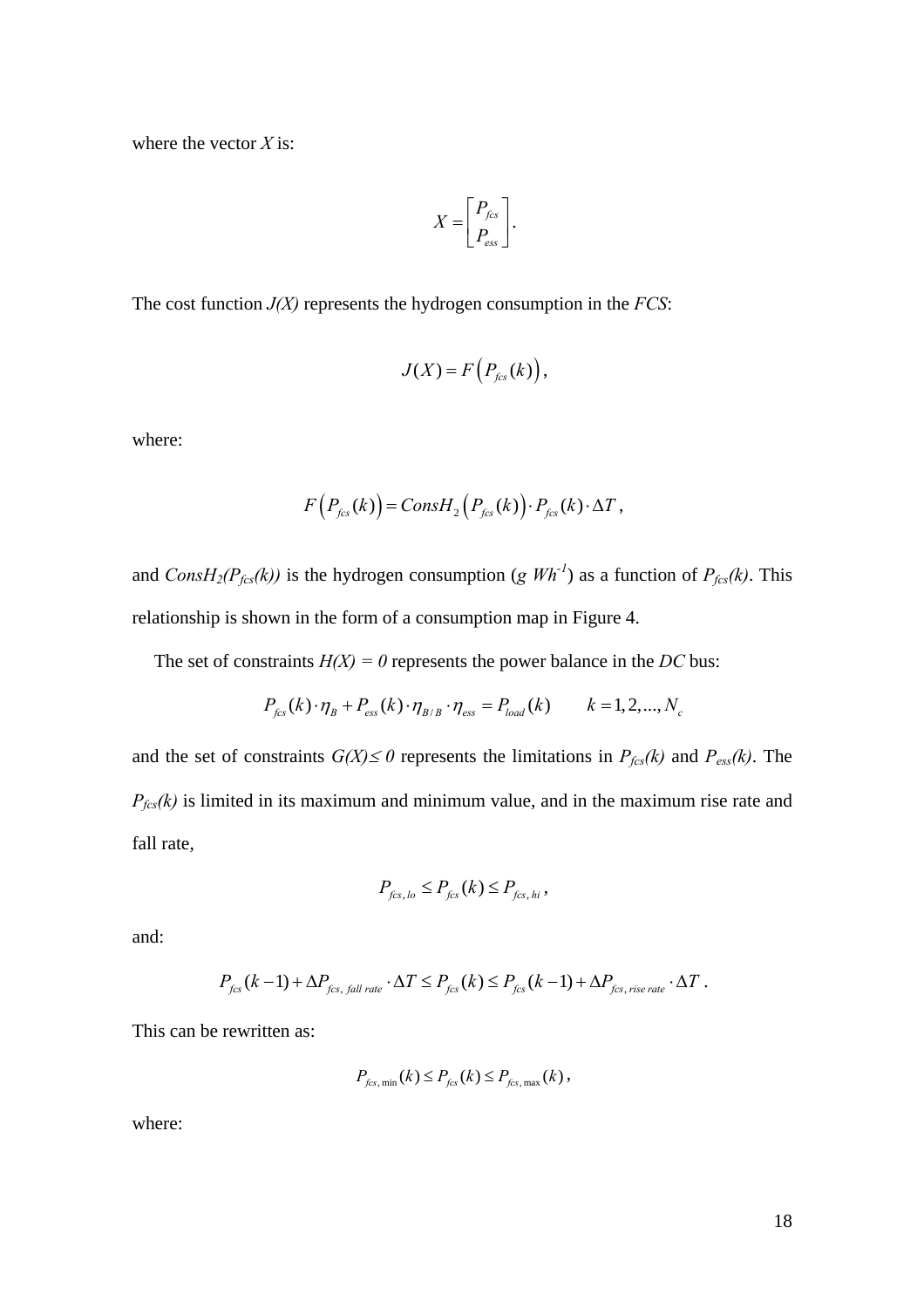$$
P_{fcs, max}(k) = \min \left\{ P_{fcs, hi}; \quad P_{fcs}(k-1) + \Delta P_{fcs, fall\ rate} \cdot \Delta T \right\}
$$
  

$$
P_{fcs,min}(k) = \max \left\{ P_{fcs, lo}; \quad P_{fcs}(k-1) + \Delta P_{fcs,\ rise\ rate} \cdot \Delta T \right\}.
$$

On the other hand,  $P_{\text{ess}}(k)$  is limited to its maximum on minimum value depending on the actual *SoE(k)*. The *SoE(k)* is limited:

$$
SoE_{\min} \leq SoE(k) \leq SoE_{\max},
$$

thus:

$$
k_{\text{ess}} \cdot \left( \text{SoE}(k) - \text{SoE}_{\text{max}}(k) \right) \le P_{\text{ess}}(k) \le k_{\text{ess}} \cdot \left( \text{SoE}(k) - \text{SoE}_{\text{min}}(k) \right),
$$

where  $k_{ess}$  is the constant defined in (1).

### **4. RESULTS**

The enunciated strategies were tested in a hybrid system consisting in the vehicle previously described in Table 1, provided with a *FCS* and a supercapacitors-based *ESS* with the principal parameters listed in Table 2.

| $\sim$ summation parameters ascards test and energy management strategies. |                                    |                |
|----------------------------------------------------------------------------|------------------------------------|----------------|
| Parameter                                                                  | Symbol                             | Value          |
| Number of supercapacitors                                                  | $N_{cap}$                          | 250            |
| Maximum ESS energy                                                         | $E_{\text{ess, max}}$              | 612 Wh         |
| Maximum SoE                                                                | $SoE_{max}$                        |                |
| Minimum SoE                                                                | $SoE_{min}$                        | 0.2            |
| High limit of SoE                                                          | $SoE_{hi}$                         | 0.9            |
| Low limit of SoE                                                           | $SoE_{lo}$                         | 0.3            |
| Maximum ESS power                                                          | $P_{\text{ess, max}}$              | $255$ $kW$     |
| Maximum FCS power                                                          | $P_{fcs, max}$                     | $15$ $kW$      |
| Maximum FCS rise rate power                                                | $\Delta P_{\text{fcs, rise rate}}$ | 600 $W s^{-1}$ |
| Maximum FCS fall rate power                                                | $\Delta P_{fcs, fall\ rate}$       | $-900W s^{-1}$ |
| Maximum FCS efficiency                                                     | $\eta_{\text{fcs, max}}$           | 0.6            |
| FCS power of maximum efficiency                                            | $P_{\text{fcs,max eff}}$           | $6$ $kW$       |
| Energy storage efficiency                                                  | $\eta_{ess}$                       | 0.99           |
| Boost converter efficiency                                                 | $\eta_B$                           | 0.95           |
| Buck/Boost converter efficiency                                            | $\eta_{B/B}$                       | 0.95           |

**Table 2** Simulation parameters used to test the energy management strategies.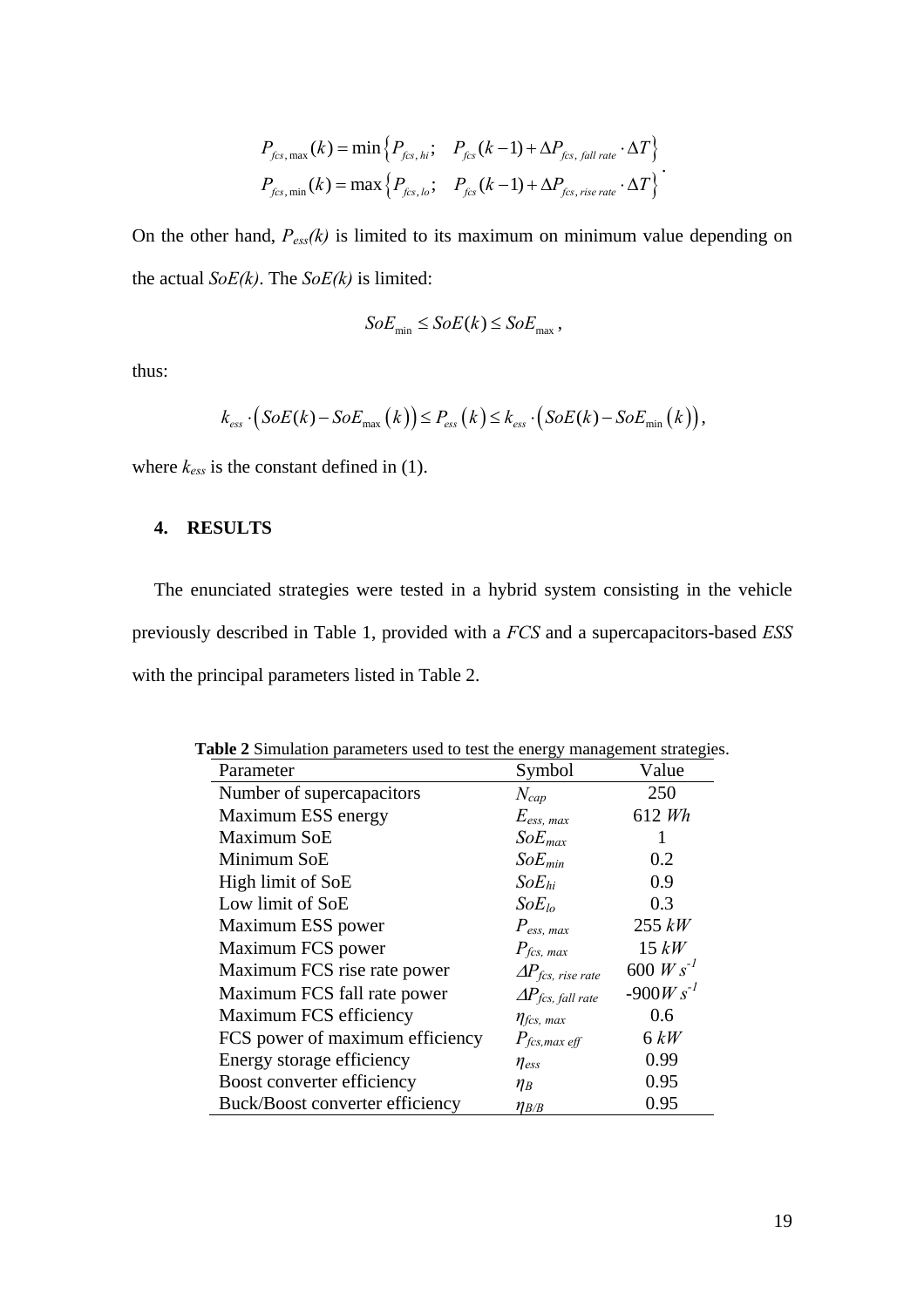The parameters  $P_{fcs, lo}$  and  $P_{fcs, hi}$  act as adjustment parameters, allowing to improve the fuel economy and performance according to the particular strategy and cycle. These parameters are shown in Table 3.

| <b>Table 3</b> Values of the parameters $P_{fcs, lo}$ and $P_{fcs, hi}$ . |                      |                    |
|---------------------------------------------------------------------------|----------------------|--------------------|
|                                                                           | $P_{\text{fcs, lo}}$ | $P_{fcs, hi}$      |
|                                                                           | $\lceil kW \rceil$   | $\lceil kW \rceil$ |
| Strategy based on efficiency map                                          |                      | 15                 |
| Improved strategy based on efficiency map                                 |                      | 12                 |
| Strategy based on nonlinear programming                                   |                      |                    |

The strategies are tested on four different driving cycles: the *New European Driving Cycle (NEDC)*, the *Urban Dynamometer Driving Schedule (UDDS)*, the *Federal Test Procedure (FTP)*, and the *Highway Fuel Economy Test (HWFET)*. These standard driving cycles were originally stated for measuring pollutant emissions and gasoline economy of engines and represent typical driving scenarios concerning speed and acceleration.

### **4.1. Simulation results**

Firstly, the simulation results corresponding to the three strategies are shown: the power split between the fuel cell system and the energy storage system, and the evolution of the *SoE(t)* in the *ESS* are shown in Figure 8 to Figure 10 for the *NEDC* cycle. Secondly, a comparative between the corresponding performances for the four cycles is done.

#### **4.2. Comparative**

The comparative between the performances of the strategies, in terms of hydrogen consumption per kilometre, is done in Figure 11. The comparative is done between the performance of the three strategies with respect to the corresponding to the optimal case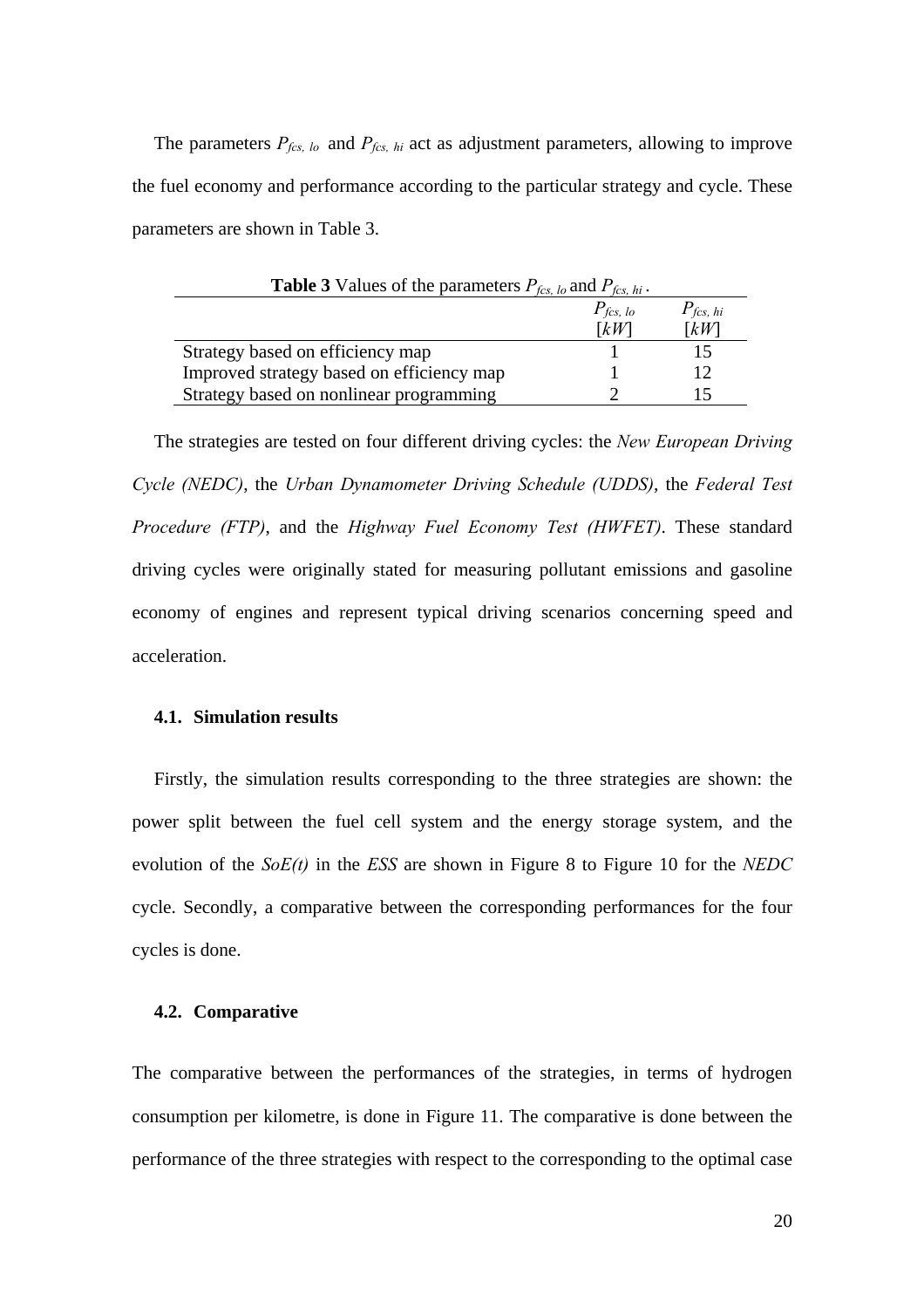where the consumption in minimum; the values in percentages indicate the increment in consumption with respect to the optimal case. The performance of the optimal case is estimated assuming that the entirely cycle is known a priori.



**Figure 8** Power split between the FCS and the ESS to meet the load power to fulfil the NEDC, and the evolution of *SoE* in the *ESS* testing the strategy based on efficiency map.



**Figure 9** Power split between the FCS and the ESS to meet the load power to fulfil the NEDC, and the evolution of SoE in the *ESS* testing the improved strategy based on efficiency map.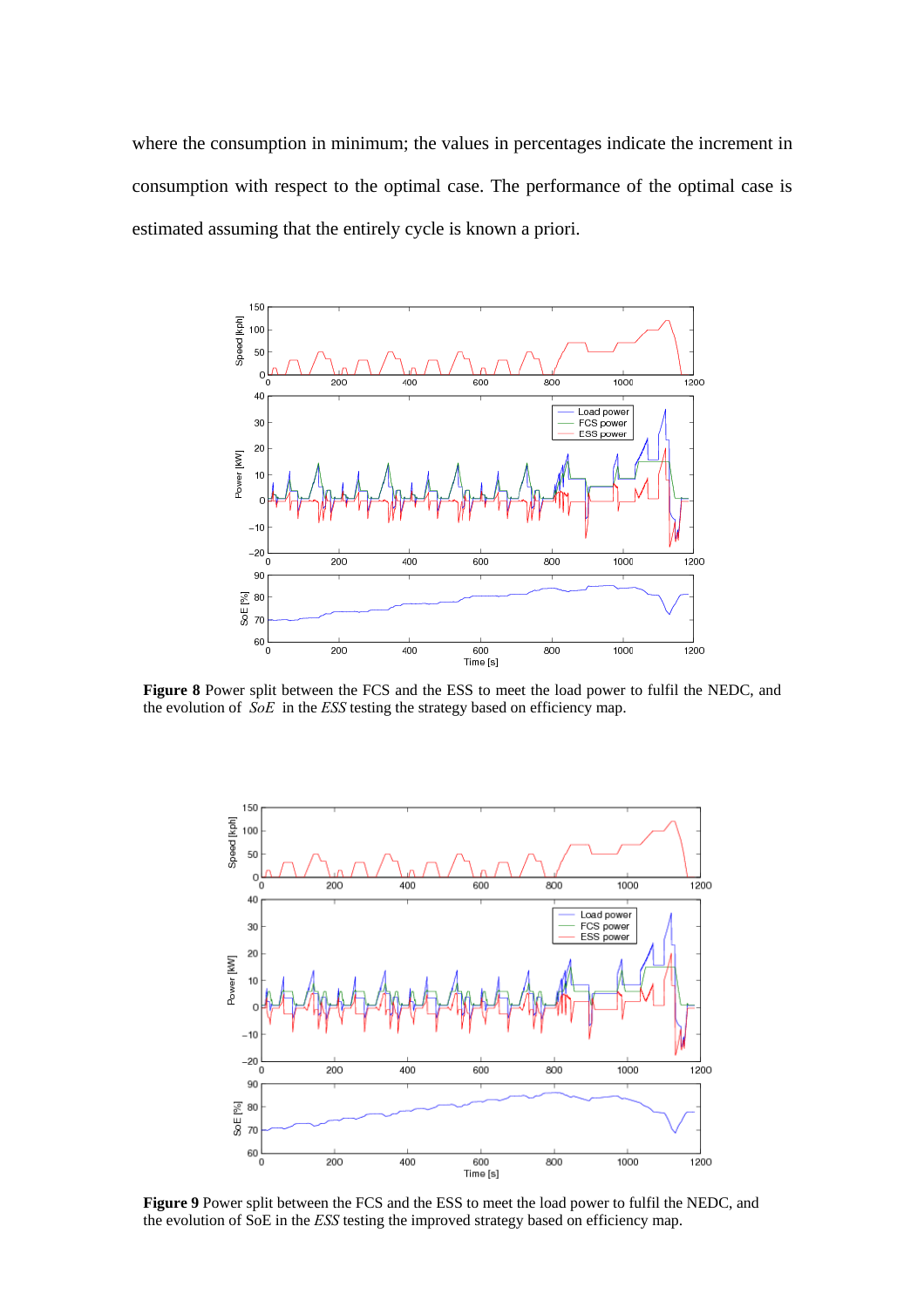

**Figure 10** Power split between the FCS and the ESS to meet the load power to fulfil the NEDC, and the evolution of SoE in the *ESS* testing the strategy based on constrained nonlinear programming.

Thus, it is possible to operate the fuel cell during the entirely cycle at its point of maximum efficiency. In addition, in Figure 11 is included the performance corresponding to the *FCS* pure case where there is no hybridization. The analysis of the *FCS* pure case is performed with a 37.5 *kW*-*FCS*, which is sufficient to fulfil the four cycles in study.

In general, the final state of charge  $SoE(N_c)$  is different to the initial  $SoE(0)$ , resulting in a gain or a loss of energy in the *ESS* over the driving cycle. Because of that, the results are corrected in order to compare the results correctly. The corrected consumption of hydrogen is based on the assumption that after the cycle, the *FCS* is continuing running in its point of maximum efficiency until the *SoE* reaches again the initial value. Thus, the corrected consumption results:

$$
Cons_{H2,corrected} = Cons_{H2} + \frac{\Delta E_{ess, stored}}{LHV_{H2} \cdot \eta_{fcs, max} \cdot \eta_{ess} \cdot \eta_B \cdot \eta_{B/B}}
$$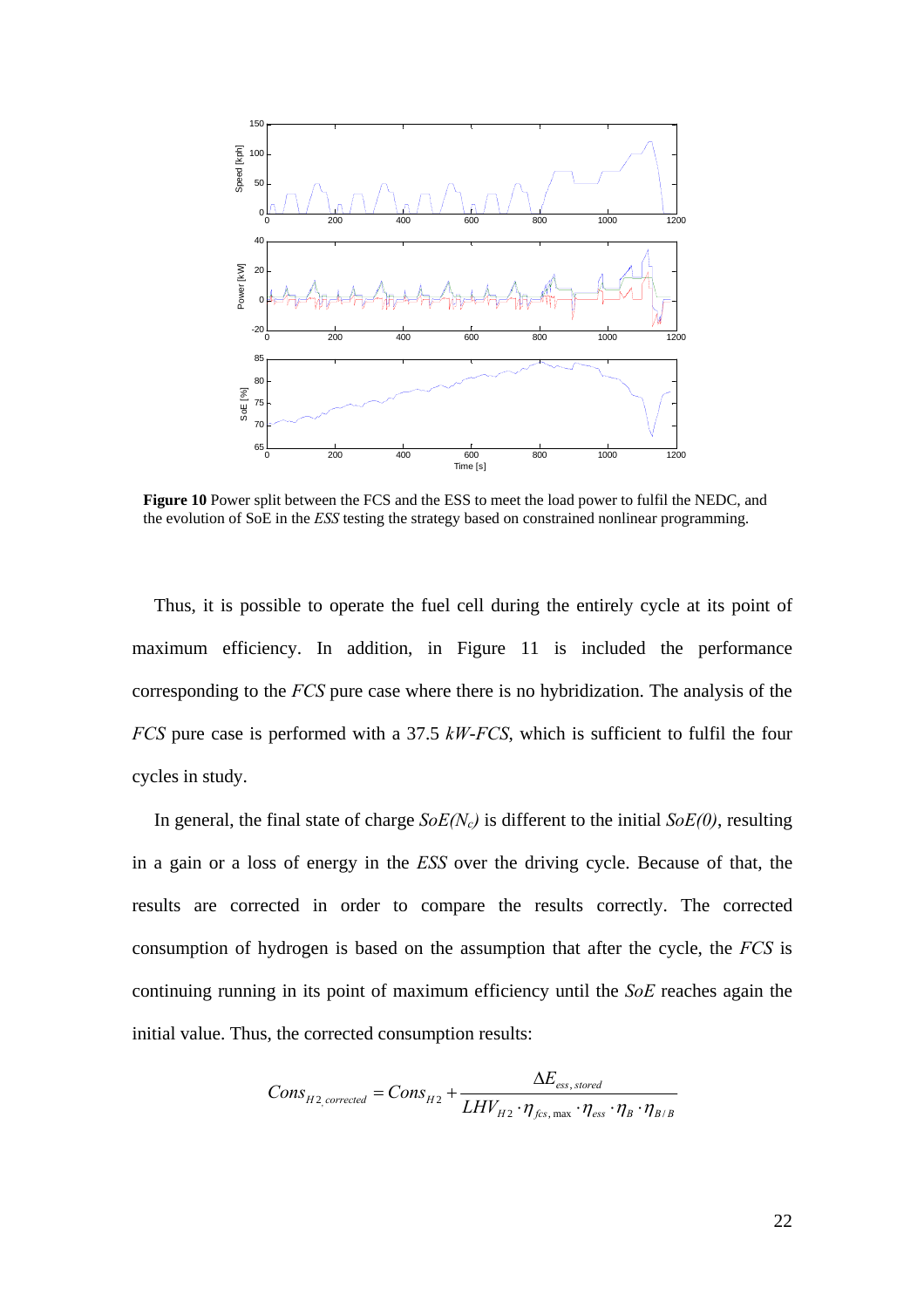where,  $Cons_{H2}$  is the cumulative consumption of hydrogen over the cycle previous to the correction, Δ*Eess, stored* is the difference of the energy stored in the *ESS* at the end of the cycle with the energy at the beginning of the cycle (positive if the  $SoE(N_c)$ ) is larger than the  $SoE(0)$  and negative in the opposite situation),  $LHV_{H2}$  is the low heating value of hydrogen, and *ηfcs, max* is the maximum efficiency of the *FCS*.



**Figure 11** Comparative between the hydrogen consumption of the proposed strategies and the *FCS* pure case with respect to the optimum case.

### **5. DISCUSSION**

The analysis of the hydrogen economy in Figure 11 shows that the three strategies have a good performance compared to the optimal case where the entire driving cycle is known a priori, which is not feasible in practice. In fact, the maximum deviation from the optimal case is 9.6*%* in the strategy based on efficiency map running on *NEDC*. The strategy based on constrained nonlinear programming gives the best performance in all the cases; however, the performance is similar to the two strategies based on efficiency map. On the other hand, compared to the pure fuel cell case in Figure 12, the results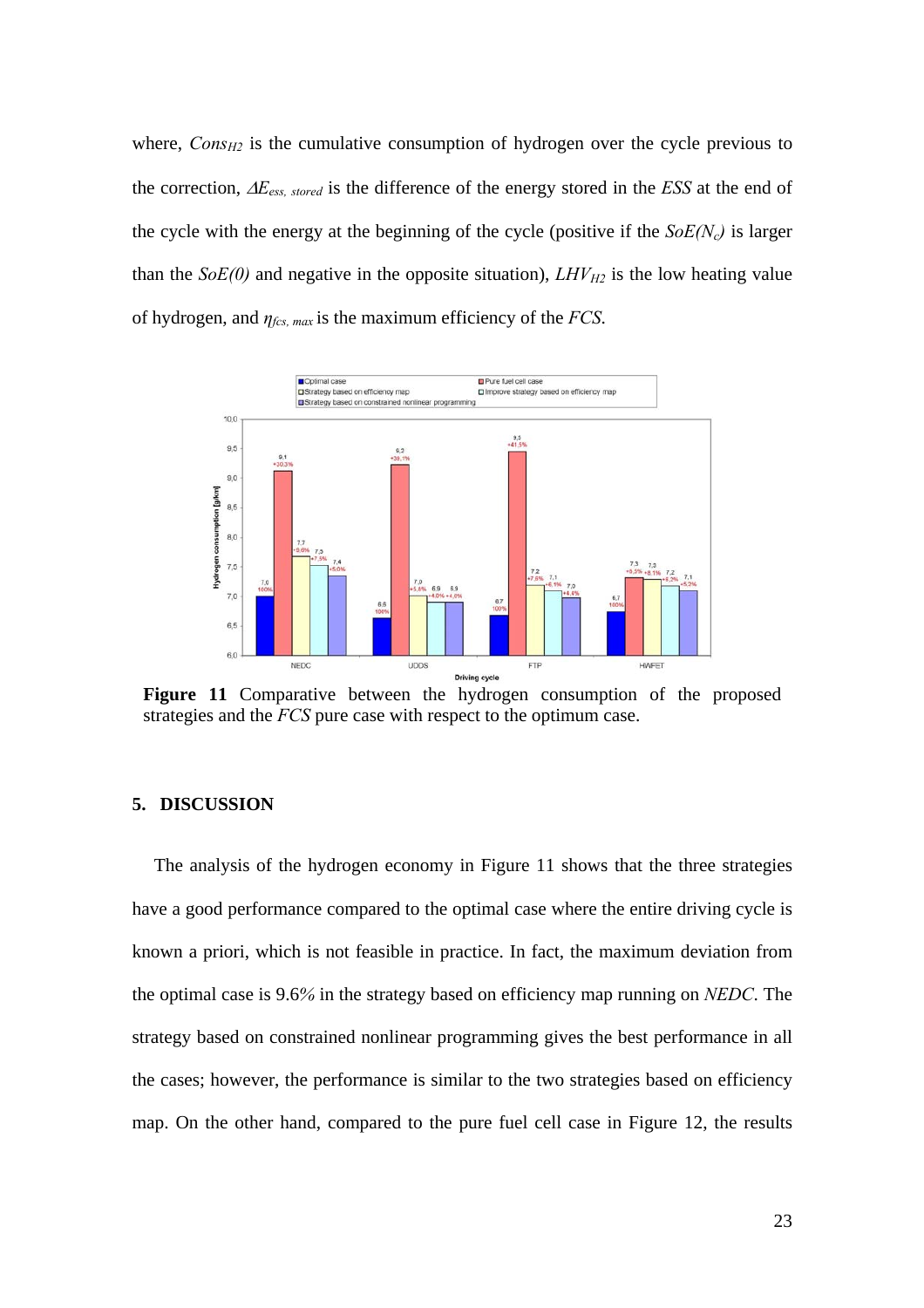show considerable hydrogen savings running on cycles *NEDC*, *UDDS*, and *FTP*. On the contrary, running on *HWFET* the savings is exiguous. This cycle is a highway driving cycle and one of its characteristic is that the average deceleration is significantly lower (-0.22 *m s<sup>−</sup><sup>2</sup>* ) than the corresponding to the other cycles (NEDC: -0.79 *m s<sup>−</sup><sup>2</sup>* ; UDDS: -0.58 *m s<sup>−</sup><sup>2</sup> ; FTP:* -0.58 *m s<sup>−</sup><sup>2</sup>* ). These results suggest that the strategies achieve the objectives satisfactorily when a significant energy is recovered from braking.

It is remarkable that it is possible to meet the load power in the four driving cycles with a *FCS* of 15 *kW* that is significantly lower to the corresponding in the pure fuel cell case with no hybridization (37.5 *kW*) which is translated in a cost-producing reduction. This is possible thanks to the *ESS* power assistance in the proposed strategies.



**Figure 12** Hydrogen savings with respect to the pure fuel cell case.

# **6. CONCLUSIONS**

In this work, three energy management strategies for *Fuel Cell Hybrid Systems* are presented. Two of them are based on the knowledge of the fuel cell efficiency map. The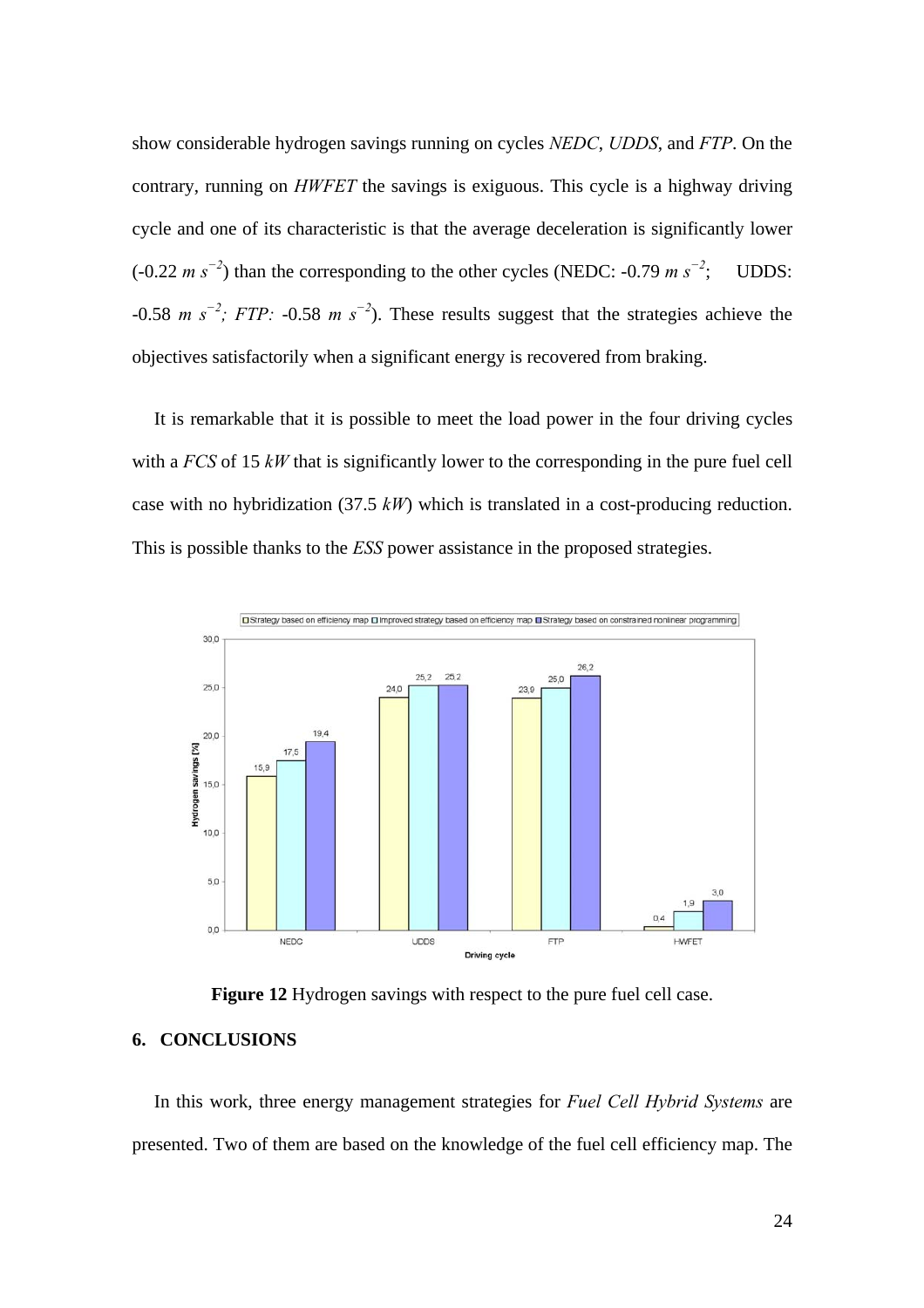third strategy is based on constrained nonlinear programming. The system in study is a *Fuel Cell Hybrid Vehicle* powered by a fuel cell and a supercapacitor bank with the possibility of regenerating energy from braking. The performances of the strategies are analyzed using the ADVISOR toolbox which allows to model in detail the system in study. The simulation results include the analysis of the performance of the strategies running on four different driving cycles. The comparative of the performance is done with respect to the optimal case where the hydrogen consumption is minimal. Besides, the pure fuel cell case is included to analyze the improvement in the hydrogen economy due to hybridization. The results indicate a good performance on the three strategies, near to the optimal case, improving the hydrogen economy and allowing the reduction of the fuel cell stack size.

### **Acknowledgments**

This work has been funded partially by the project CICYT DPI2007-62966 of the Spanish Government, and the support of a PhD doctoral grant of the Department of Universities, Investigation and Society of Information of the Generalitat de Catalunya.

## **Glossary**

| $Cons_{H2}$  | Hydrogen consumption                      |
|--------------|-------------------------------------------|
| $C_R$        | Capacity of the supercapacitors           |
| $E_{cap}$    | Capacity of energy storage in the ESS     |
| <b>ESS</b>   | <b>Energy Storage System</b>              |
| <b>FCHS</b>  | Fuel Cell Hybrid System                   |
| <b>FCHV</b>  | Fuel Cell Hybrid Vehicle                  |
| <b>FTP</b>   | <b>Federal Test Procedure</b>             |
| <b>HWFET</b> | Highway Fuel Economy Test                 |
| $k_{ess}$    | Constant between power and SoE in the ESS |
|              |                                           |